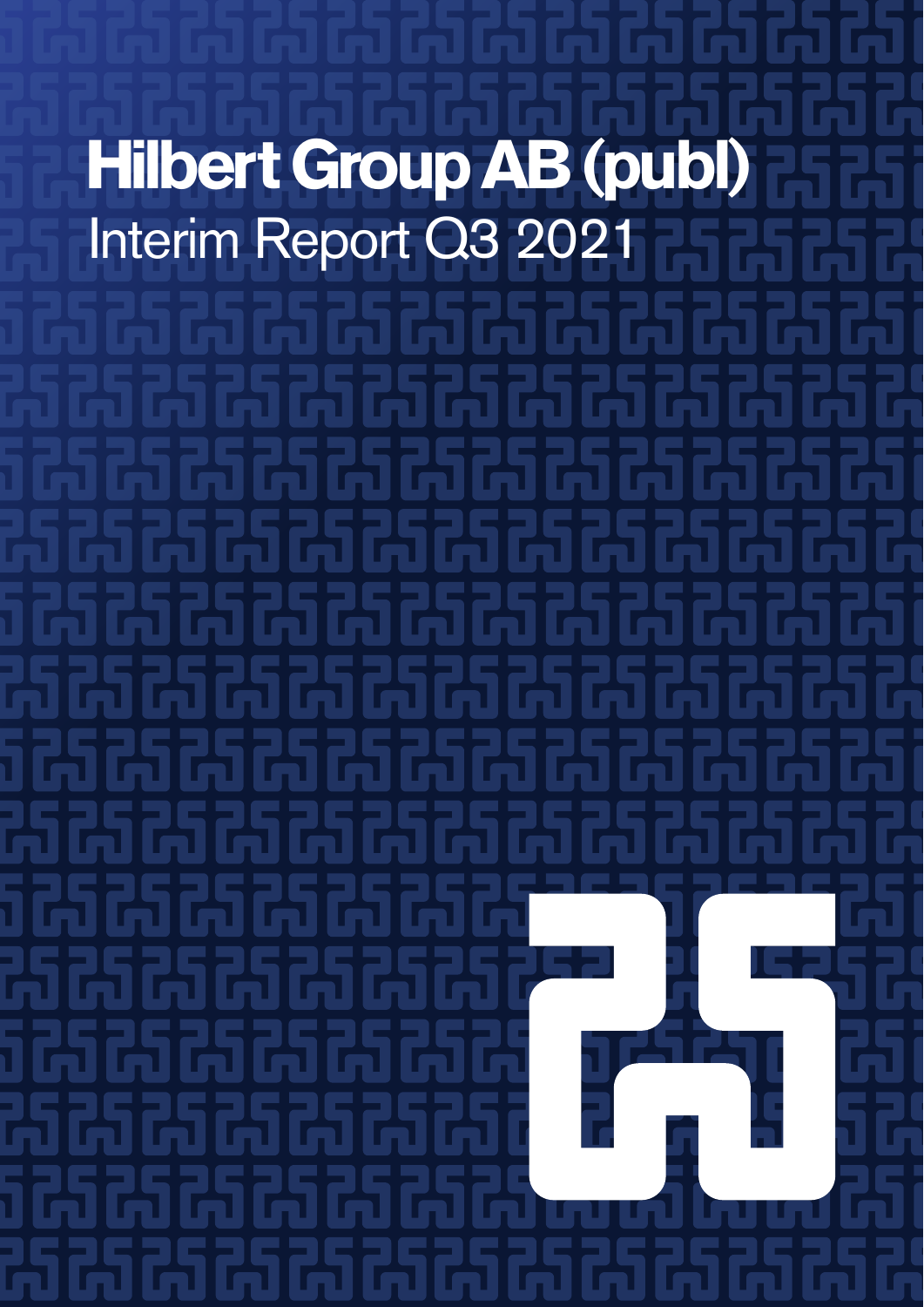## **Interim Report Q3 2021 In Brief**

### **Financial events**

### **Third quarter**

- Revenue amounted to kSEK 832.9 (-)
- Operating profit/loss (EBIT) totaled kSEK -2,936.1 (-102.2)
- **E** EBIT was affected by non-recurring expenses related to preparations for the Listing on Nasdag First North Growth Market in October 2021 amounting to approximately kSEK 1,700.
- Cash flow from operating activities amounted to kSEK -3,504 (-111)
- Earnings per share before and after dilution amounted to SEK -0.14 (-0.10)

### **Year to date January — September**

- Revenue amounted to kSEK 3,492.2  $(-)$
- Operating profit/loss (EBIT) totaled kSEK -912.7 (-460.6)
- **EBIT** was affected by non-recurring expenses related to preparations for the Listing on Nasdaq First North Growth Market in October 2021 amounting to approximately kSEK 1,700.
- Cash flow from operating activities amounted to kSEK -2,218 (-550)
- Earnings per share before and after dilution amounted to SEK -0.09 (-0.46)

The information in this report is presented as combined financial statements. The legal formation of Hilbert Group occurred during the third quarter of 2021, when Hilbert Group AB (publ) acquired all outstanding shares in HC Holding Limited, incorporated in Malta. Financial information for the parent company and the operating entities have been combined, in order to provide meaningful and relevant information for all periods covered by the report. Refer to Basis of preparation on page 18 for further information about accounting principles applied.

### **Financial overview**

| <b>kSEK</b>                | Q321     | Q320                            | <b>Nine months</b><br>2021 | <b>Nine months</b><br>2020 | <b>Full year</b><br>2020 |
|----------------------------|----------|---------------------------------|----------------------------|----------------------------|--------------------------|
| Revenue                    | 833      | $\hspace{0.1mm}-\hspace{0.1mm}$ | 3,492                      |                            | 148                      |
| <b>EBIT</b>                | $-2,936$ | $-102$                          | $-913$                     | $-461$                     | $-788$                   |
| Profit/loss for the period | $-2,606$ | $-102$                          | $-602$                     | $-461$                     | $-788$                   |
| Earnings per share         | $-0.14$  | $-0.10$                         | $-0.09$                    | $-0.46$                    | $-0.79$                  |
| Equity                     | 50,944   | 672                             | 50,944                     | 672                        | 317                      |
| Total assets               | 62,801   | 2,393                           | 62,801                     | 2,393                      | 2,761                    |
| Assets/equity ratio, %     | 0.81     | 0.28                            | 0.1                        | 0.28                       | 0.11                     |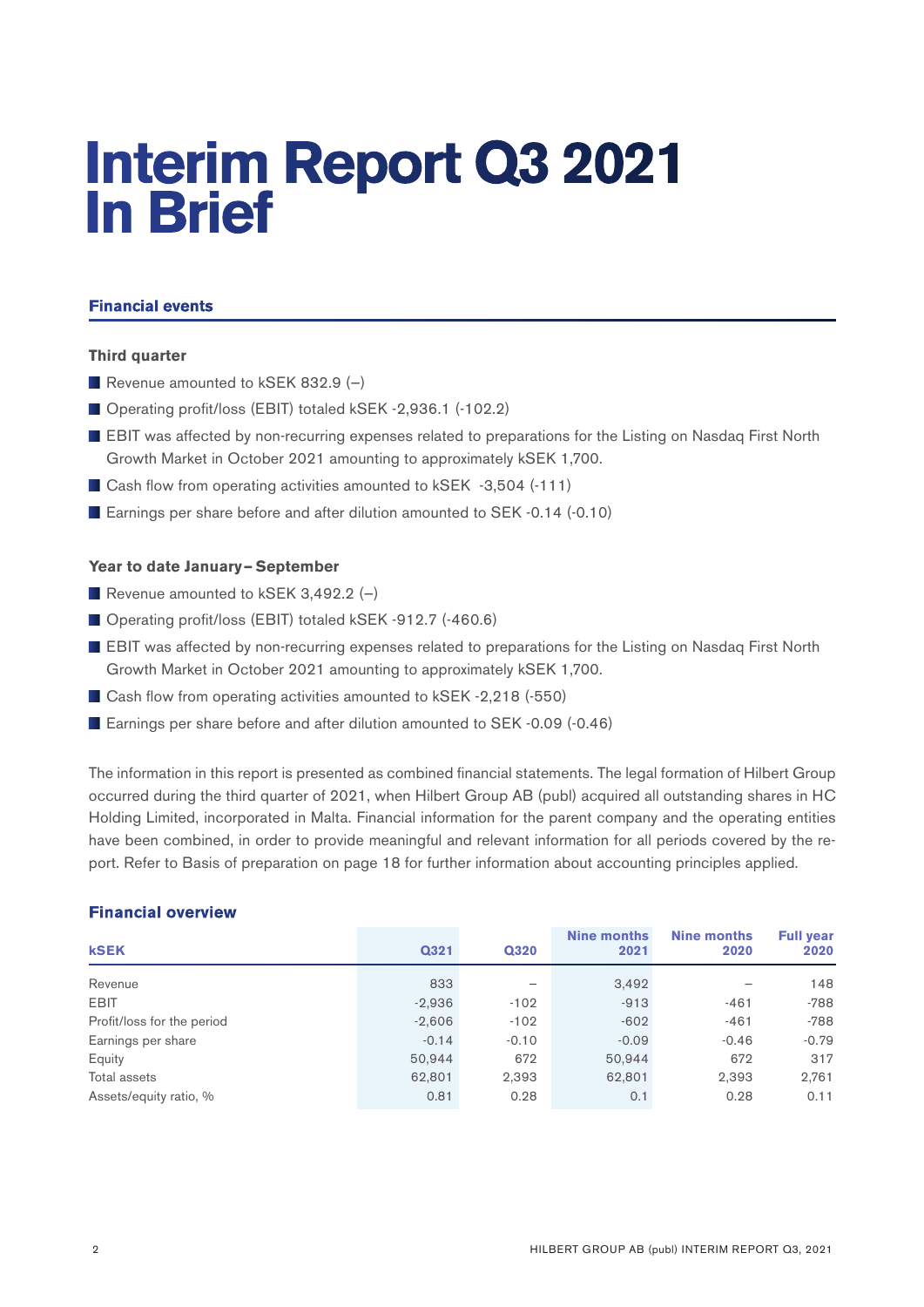# **CEO´s address**

During Q3, Hilbert Group took several important steps towards our vision "To be a world-class digital asset investment firm".

Living up to our vision means serving a large number of (institutional) clients on the asset management side. It also means frequently participating in the largest seed funding rounds in terms of equity investments. Furthermore, it means being a premier source of high-quality data and analyses. Currently, and in the near future, we will be focusing on the first and last pieces of that statement  $-$  i.e. we will focus on expanding the Asset Management vertical and the Data & Analytics vertical.

The steps taken are (including some Q4 activity that has started):

### **Acquiring the COIN360 majority stake**

In July, Hilbert Group became the majority owner of COIN360, with 60 % of the shares, thereby becoming responsible for its operation. We see this as an essential strategic acquisition for the Company. Its current four million+ visits per month serve as a strong foundation for our Data & Analysis vertical.

Our three main objectives for COIN360 are:

- To develop COIN360 into the world's leading website for investors and people interested in the market aspects of cryptocurrencies – to become the "Bloomberg of Digital Assets".
- To generate solid revenue streams in terms of advertisements and subscription services.
- To use COIN360 to market Hilbert Group as an investment company, including funnelling potential customers to our asset management products.

### **Broadening of the investor base on the asset management side**

At the time of writing, we have fund investors from 11 different countries, with several family offices added in Q3. On the asset management side, we have already established an Asia investment "hub" in Hong Kong

and are now looking to establish the same in the Middle East (the HAYVN deal was the first step).

#### **Listing on Nasdaq First North**

Hilbert Group had reached a stage, in conjunction with an overall market environment, that made the benefits of listing a natural next step in the Company's development. So, it was a big day for us all when, after many months of hard work, Hilbert Group was approved for listing on Nasdaq First North, with trading commencing on October 27.

The main benefits we see with a listing are:

- $\blacksquare$  The increased transparency that follows with being a public listed company will appeal to institutional and private investors alike.
- As a publicly listed company, we have access to permanent capital enabling a more efficient implementation of the business model and hence a more rapid growth of the Company.
- A publicly listed company has increased visibility and exposure to a broader base of shareholders, and this facilitates the marketing of the company brand itself and its products and services.

### **Joining forces with HAYVN**

On November 17, Hilbert Group acquired a 2.7% stake in HAYVN, a global investment bank specializing in digital assets. The main reasons for the acquisition are:

- **HAYVN** currently offers OTC trading and custody of digital assets to their customers. Hilbert Group sees a strong growth in the interest in digital currencies in the Middle East, with relatively few players. Operators such as HAYVN will have a distinct early mover advantage.
- If helps us build a hub/platform in a region where we were previously not established and where a lot of capital is available for crypto investments. Hilbert Group will assist HAYVN in expanding their asset management branch and cooperate on product development. This will enable us to market our fund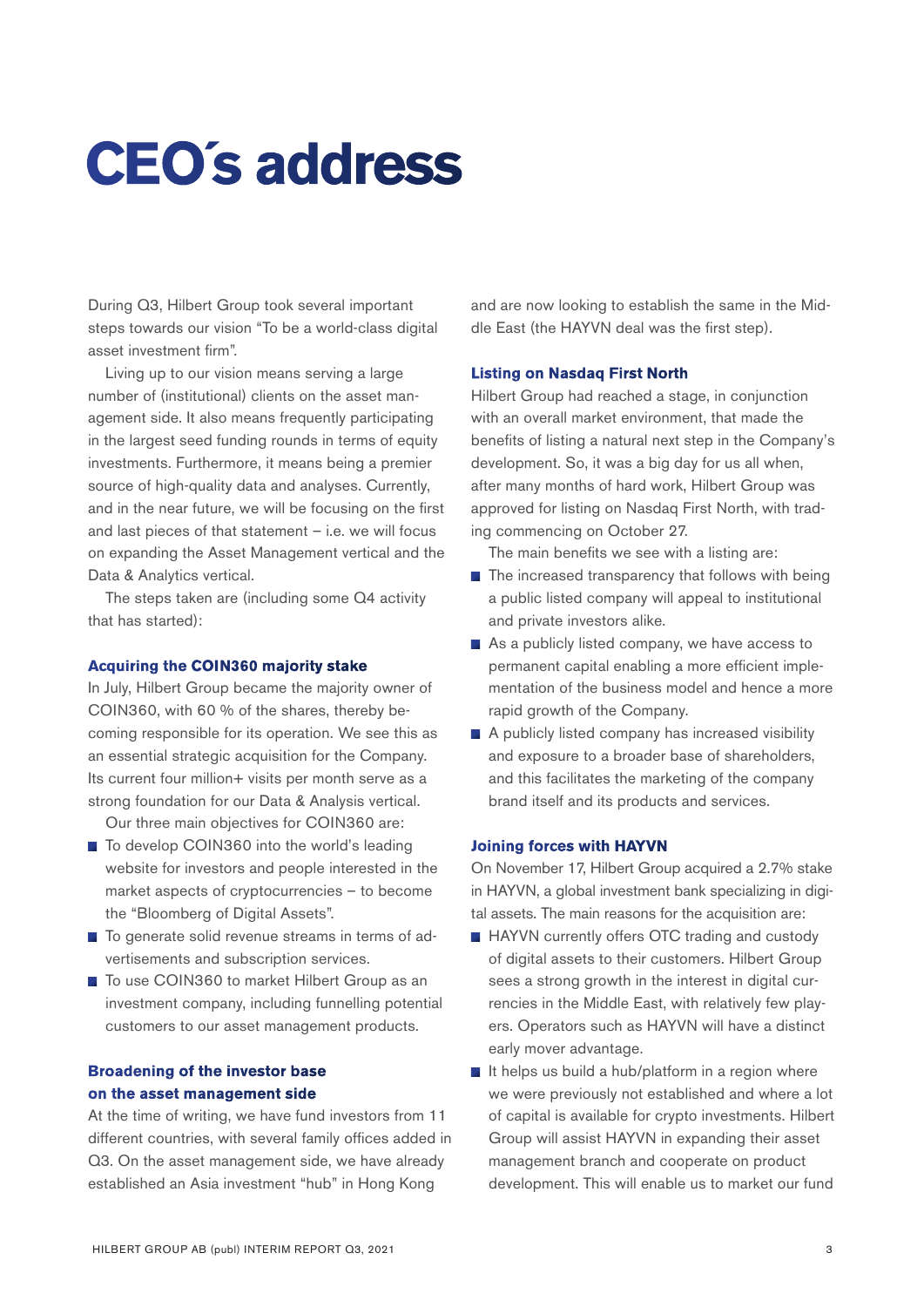# **CEO´s adress (cont.)**

products via their platform, either directly or indirectly – thus strengthening our ability to increase our assets under management.

I believe Hilbert Group has built a strong foundation for expansion and growth in the rapidly evolving world of cryptocurrencies. I want to take this opportunity to thank our investors, our partners and my colleagues for their trust and dedication to Hilbert Group and its vision.

Stockholm, November 30, 2021

Niclas Sandström CEO, Hilbert Group AB (publ)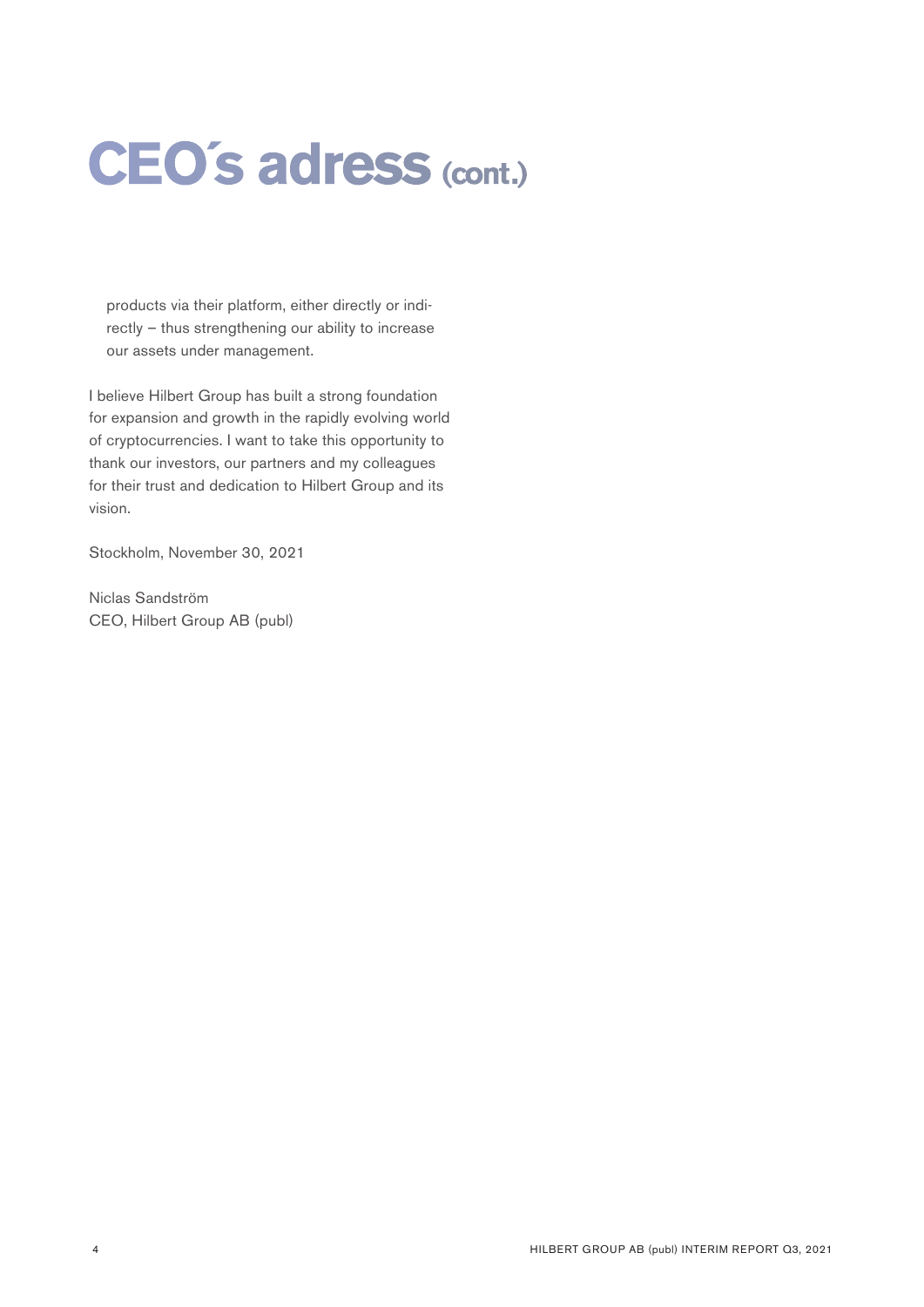## **Hilbert Group's Business Verticals**

Hilbert Group has opted for a diversified yet focused business model with four verticals. The model is diversified because it sits across various aspects and asset classes within the digital assets/blockchain segment and focused because the Company only deals with the Company's core competency, which is investment activity and the underlying data and analysis driving that activity.



#### **Asset Management**

The Asset Management vertical is operated as a traditional regulated fund business. Each fund employs a mix of systematic and discretionary trading. The funds involve active management and aim to outperform some of the applicable digital asset benchmarks over the longer term on an absolute return basis.

The typical clients are institutional investors (banks, fund of funds, investment companies), family offices and high net worth individuals – retail customers are not allowed to invest in any of Hilbert Group's funds. The revenue is generated by charging a fixed management fee as well as a performance-related fee relative to a high watermark on assets under management. With respect to the specific level of fees charged, Hilbert Group currently adheres to the standard hedge fund model which is 2 percent per annum in management fees and a 20 percent performance fee.

Hilbert Group offers three funds that cater to a broad range of investor appetites.

**Hilbert Digital Asset Fund (HDAF).** HDAF is an actively managed Altcoin focused fund which is predominantly algorithmically traded. It has been in operation since January 2019. The fund generates excess return over and beyond the underlying

portfolio by means of volatility harvesting/mean-reversion. The fund is long-biased and offers broad exposure to the Altcoin sector. So far, the fund has never utilised any leverage in its trading. The fund has two share classes which the investors can choose from, 2 percent/20 percent and 1 percent/30 percent, where the first number indicates the management fee charged per annum and the second number indicates the performance fee. The fund is an absolute return fund which means it does not have a benchmark, and the performance fee is paid out vs a high watermark. Below is shown the year-end evolution of assets under management for the HDAF. Year AUM (SEK million).

| <b>AUM (SEK million)</b> |  |
|--------------------------|--|
|                          |  |
| 22                       |  |
| 194                      |  |
|                          |  |

\*As of 30 September 2021

#### **Hilbert Crypto Opportunities Fund (HCOF).**

HCOF will be an actively managed VC flavoured fund with a broad mandate. The main focus of the fund will be to invest in early-stage digital assets with smaller market capitalizations. In particular, the fund will engage in identifying opportunities during the pre-listing stage — mainly digital assets but also blockchain-related equity. The fund may also opportunistically take positions across the market capital structure, including big cappers. The fund may, from time to time, de-risk and have a sizable allocation to cash or cash proxies such as stable-coins. The investment style will be a mix of traditional fundamental analysis and social media sentiment analysis. The fund will have two share classes which the investors can choose from, 2 percent/20 percent and 1 percent/30 percent. The annualised return for the strategy in HCOF is expected to be of the same order of magnitude as that of Hilbert Digital Asset Fund. HCOF will be an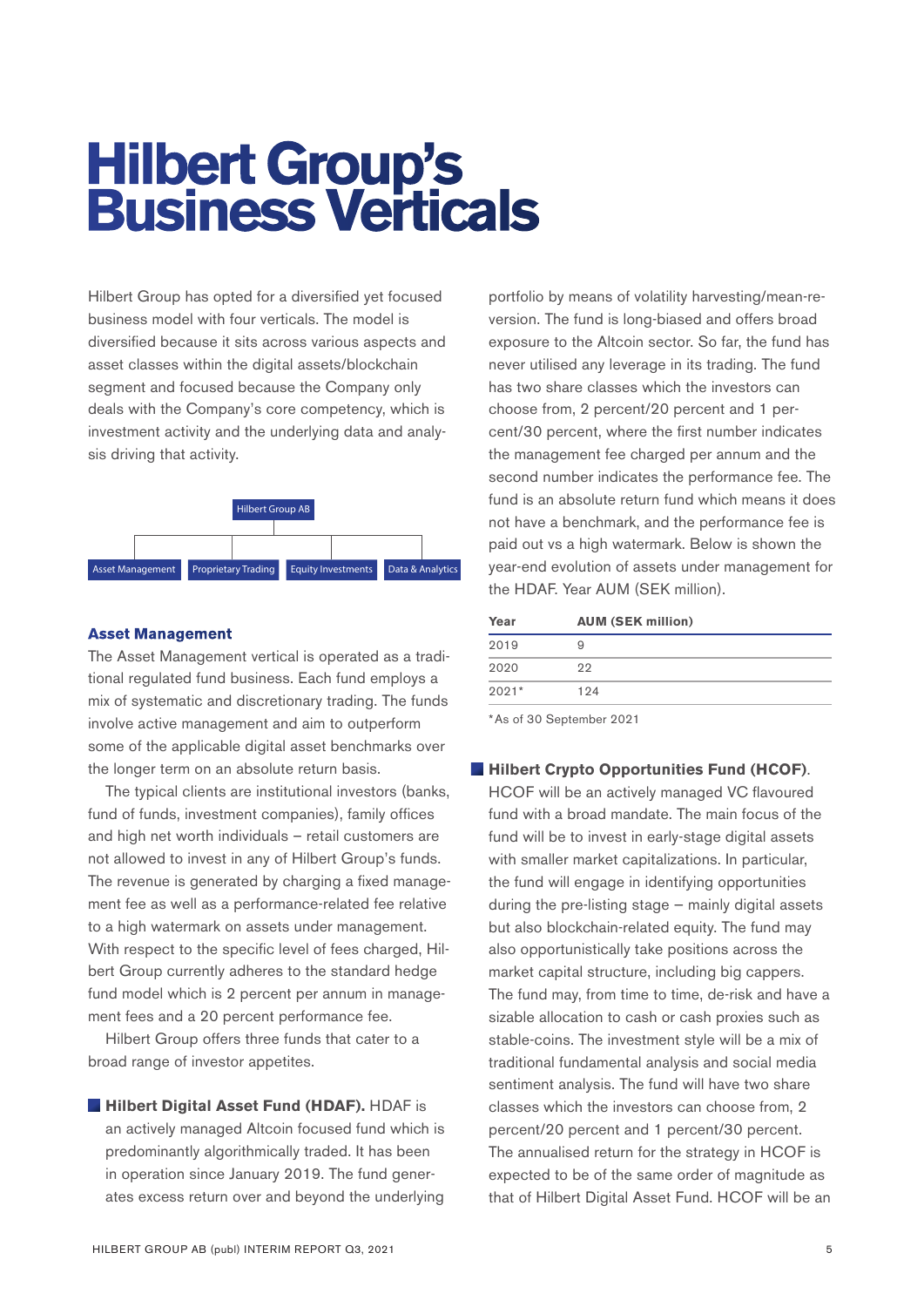## **Hilbert Group's Business Verticals (cont.)**

absolute return fund. HCOF is scheduled to launch during the fourth quarter 2021.

**Hilbert-Syrius Bit+ Fund (HBF).** HBF will be an actively managed fund with the objective of providing more stable returns with less volatility than a pure Bitcoin investment. In particular, the HBF will outperform Bitcoin in bear markets. The '+' in the name signifies that the fund is also allowed to trade a small basket of the largest and most liquid cryptocurrencies on top of Bitcoin. To achieve its investment objective, the fund will hold a cash component that will be volatility traded against the crypto assets in the basket. This fund will be a complement to the other two funds, and part of its purpose is to broaden Hilbert Group's product range and offer investors a more defensive product with substantial upside potential across the business cycle. The fund will have one share class, 2 percent/20 percent and will be an absolute return fund. The target return will be around 30 percent per annum. HBF is scheduled to launch during the fourth quarter 2021.

### **Proprietary Trading**

Proprietary trading means trading part of Hilbert Group's own capital. The objectives are:

- $\blacksquare$  To capture a large part of the projected growth in the digital asset sector over the next decade.
- $\blacksquare$  To opportunistically position the underlying portfolio to take advantage of certain market environments.
- To offer holders of Hilbert Group equity a vertical with "pure" exposure to the asset class.

The proprietary trading strategy is a mix of algorithmic/technical- and discretionary/fundamental trading, focusing on the digital assets with the largest market capitalization and/or the highest liquidity. Importantly, the strategy will never utilise any leverage. The revenue will be generated solely through capital appreciation in the underlying portfolio.

Having proprietary trading and asset management under the same roof implies challenges from a conflict of interest point of view. Hilbert Group will adhere to best practice in this respect and also fully disclose this fact. This vertical will make its first investment during the fourth quarter 2021.

### **Equity Investment**

This vertical focuses on taking majority and minority stakes in blockchain-related companies, using Hilbert Group's own capital. The objective is to generate strong capital appreciation and to provide asset class diversification. The investment process relies mostly on fundamental analysis of the underlying projects, technologies and a thorough assessment of the quality of management of those projects.

Hilbert Group's first equity investment was a 60 per cent majority stake purchase in Pioneer Creator Ltd, a company that owns and operates Coin360. com and associated domains. The acquisition was completed in July 2021 and the purchase price amounted to USD 3 million. The acquisition satisfied two important strategic objectives for Hilbert Group: a) it represents an equity investment that is expected to generate substantial revenue over time and b) it significantly strengthens the Data & Analytics vertical.

### **Data & Analytics**

This business vertical was launched in July 2021 through the acquisition of 60 per cent of Pioneer Creator Ltd which owns and operates Coin 360.com and associated domains. Coin360.com is a live aggregator website for cryptocurrency exchange data such as prices, returns and trading volumes. Coin360.com also offers users many types of lists and diagrams to track different metrics for currencies and exchanges. Coin360.com ranks globally among the largest websites for this type of crypto data and has more than three million unique visits per month.

The business model for Coin360.com is partly SaaS (software as a service) and partly advertising/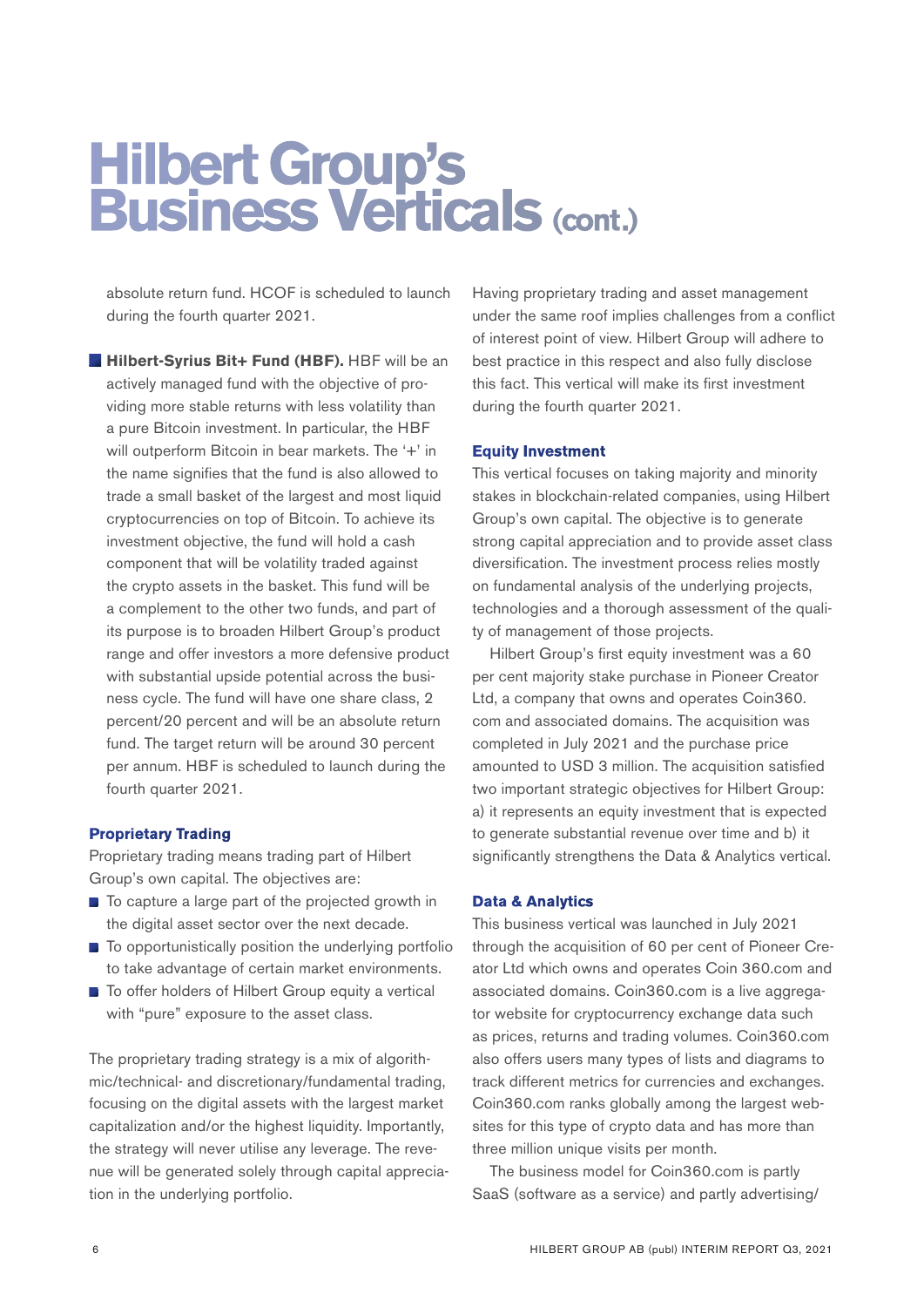## **Hilbert Group's Business Verticals( cont.)**

affiliates based. A tiered subscription service will be offered, which will cover the range from retail to institutional customers. Significant revenue is expected to be generated by the sales of advertising space on the website and by entering into affiliate agreements with suitable partners.

Coin360.com operates independently from Hilbert Group under the company name Coin360 Global Limited that owns all the IP of the website and associated domains and which was specifically set up for the purpose of the acquisition.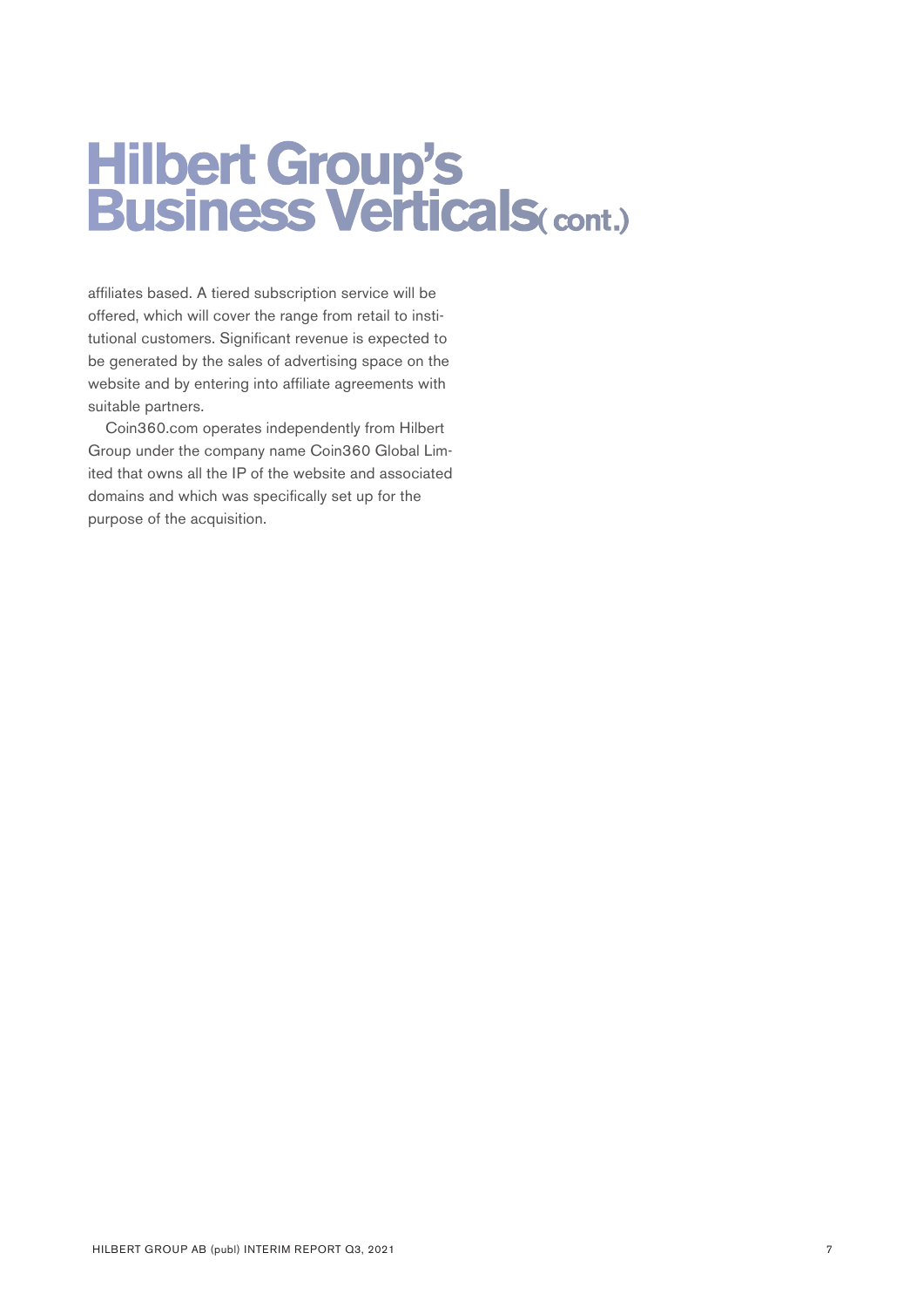# **Financial overview**

### **July—September 2021**

### **Revenue and results**

Revenue increased to kSEK 833 (—). Revenue for the period mainly relates to Fund Management operations. Operating result amounted to kSEK -2,936 (-102). Non-recurring expenses related to preparations for the listing on Nasdaq First North Growth Market in October 2021 affected operating expenses by approximately kSEK 1,700.

Financial net was kSEK 330 (—), pertaining to currency translation effects on receivables denominated in USD.

Loss for the period was kSEK -2,606 (-102)

### **Cash flow and financial position**

Cash flow from operating activities was kSEK -3,504 (-111). Investments amounted to kSEK -25,163 (-33), mainly related to the acquisition of Coin360, further described below

Financing activities contributed kSEK 60,173 (—), of which kSEK 53,400 relating to issuing of a total of 44,000,000 new shares, with quotient value of SEK 0.05, ahead of the listing, and kSEK 9,330 for advance payments in relation to new shares issued and registered after period-end.

At the end of the period, the Group had kSEK 34,176 (693) in cash and cash equivalents.

After the period Hilbert Group received kSEK 38,000 as the remaining part of the private placement.

### **Coin360 — Strategic investment**

On 20 July 2021, the Group acquired 60% of the outstanding share capital of Pioneer Creator Ltd, an entity incorporated in the British Virgin Islands, for a total consideration of USD 3 million. In addition, the Group has provided a monetary contribution of USD 200,000 to Pioneer Creator Ltd. On 26 August 2021 it was resolved to change the name of Pioneer Creator Ltd to Coin360 Global Limited.

COIN360, one of the world's most popular cryptocurrency market data aggregators, is known for its iconic heatmap found on COIN360.com. The investment forms a basis for Hilbert Group's build-up of its data analytics business area, in close co-operation with the partners Cointelegraph and Chiron Partners.

COIN360 is consolidated by Hilbert Group from the date of acquisition and has during the third quarter contributed kSEK 326 to total revenue and kSEK -268 to operating result. The legal entity Pioneer Creator Ltd had no significant operations prior to the acquisition, thus the consolidated revenue and operating result substantially equals the effect on Hilbert Group, would the entire 2021 result be consolidated.

The consideration paid, net of cash acquired, is presented as goodwill, amounting to SEK 26 million as of 30 September, 2021. Hilbert Group is currently performing analyses in order to accurately establish the identifiable assets, such as domain name, source code, trademark or other intellectual property rights, that have been acquired, and to assess fair value of each separate asset. No significant assets, other than cash and intangible assets, nor any significant liabilities were included in the acquisition.

### **January—September 2021**

### **Revenue and results**

Revenue increased to kSEK 3,492 (—). Revenue for the period mainly relates to Fund Management operations. Operating result amounted to kSEK -913 (-461). Non-recurring expenses related to preparations for the listing on Nasdaq First North Growth Market in October 2021 affected operating expenses by approximately kSEK 1,700.

Financial net was kSEK 311 (—), pertaining to currency translation effects on receivables denominated in USD.

Loss for the period was -602 kSEK (-461)

### **Cash flow and financial position**

Cash flow from operating activities was kSEK -2,218 (-550). Investments amounted to kSEK -25,255 (-53), mainly related to the acquisition of Coin360, further described above.

Financing activities contributed kSEK 60,173 (—), of which kSEK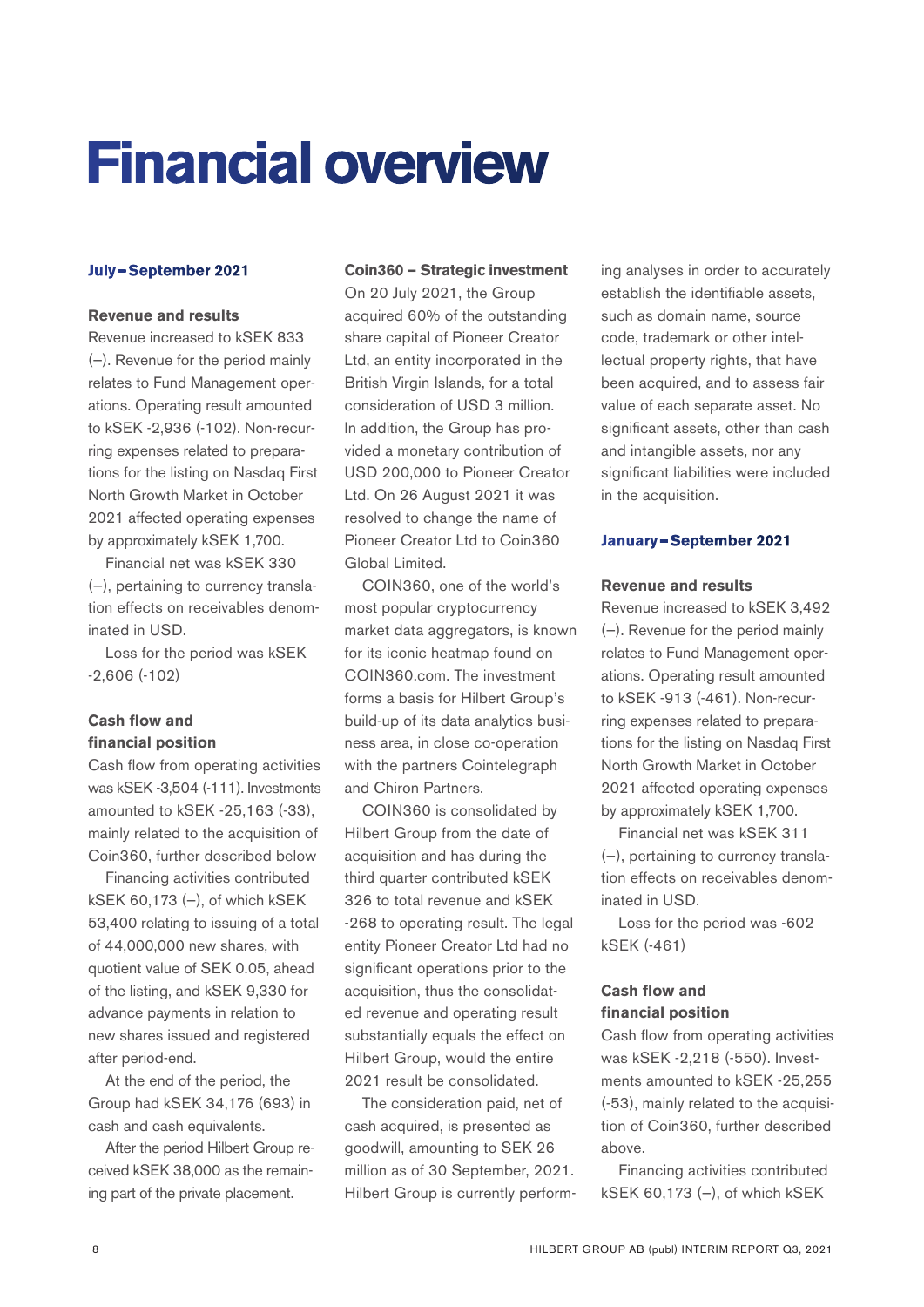## **Financial overview (cont.)**

53,400 relating to issuing of a total of 44,000,000 new shares, with quotient value of SEK 0,05, ahead of the listing, and kSEK 9,330 for advance payments in relation to new shares issued and registered after period-end.

At the end of the period, the Group had SEK 34,176 (692,7) in cash and cash equivalents.

After the period Hilbert Group received kSEK 38,000 as the remaining part of the private placement.

### **Other information**

### **Events after the reporting period**

On 21 October 2021, 3,800,000 new shares were issued, whereby equity increased by kSEK 38,000.

The Hilbert Group AB (publ)

series B share (ticker HILB B) was listed for trading on Nasdaq First North Growth Market, Stockholm, with the first day of trading on 27 October 2021. Hilbert Group raised mSEK 88, equaling SEK 10 per share, through a pre-listing in September, please refer to information above. No additional funds were raised as part of the listing, that was well received by the stock-market during the first day.

On 17 November 2021, Hilbert Group announces the acquisition of a 2.7% stake in HAYVN, a global investment bank specializing in digital assets. The transaction amount for Hilbert Group was USD 1 million, to be settled in cash. HAYVN is providing a regulated institutional grade digital currency platform that offers OTC

trading and custody of digital assets. HAYVN is based in Abu-Dhabi and has a strong presence in the MENA region. HAYVN is in the process of securing the most extensive regulatory licenses in both Switzerland and the UAE. As part of the investment, Hilbert Group will aid HAYVN in expanding their offerings on the asset management side and the two companies will be strategic partners in terms of product development and distribution of fund products.

### **Risks and uncertainties**

Hilbert Group faces a number of risks and uncertainties that may directly or indirectly impact operations. These uncertainties include risk factors particularly related to trading of digital assets as well as regulatory and legal risks, as the

| <b>Share capital development, SEK</b> |  |  |  |  |
|---------------------------------------|--|--|--|--|
|---------------------------------------|--|--|--|--|

|      | <b>Subscription of which:</b>      |                              |            |                         |                         |                                |                        |                         |
|------|------------------------------------|------------------------------|------------|-------------------------|-------------------------|--------------------------------|------------------------|-------------------------|
| Year | <b>Date</b>                        | <b>Event</b>                 |            | <b>Share</b><br>premium | <b>Share</b><br>capital | <b>Share</b><br>capital; total | No of shares<br>change | No of shares:<br>total  |
| 2017 | $\overline{\phantom{a}}$           | Formation and incorporation  |            |                         | 50,000                  | 50,000                         | 50,000                 | 50,000                  |
| 2017 | $\qquad \qquad -$                  | Split 1:20                   |            |                         |                         | 50,000                         | 950,000                | 1,000,000               |
| 2021 | 2021-07-01                         | New share issue              | 500,000    | -                       | 500,000                 | 550,000                        | 10,000,000             | 11,000,000              |
| 2021 | 2021-07-01                         | New share issue <sup>1</sup> | 30,000,000 | 29,850,000              | 150,000                 | 700.000                        | 3,000,000              | 14,000,000              |
| 2021 | 2021-09-08                         | New share issue <sup>1</sup> | 20,000,000 | 19,900,000              | 100,000                 | 800,000                        | 2,000,000              | 16,000,000              |
| 2021 | 2021-09-17                         | New share issue <sup>2</sup> | 2.900.000  | 1.450.000               | 1.450.000               | 2,250,000                      | 29,000,000             | 45,000,0003             |
|      | On 30 Sept 2021                    |                              | 53,400 000 | 51.200.000              | 2,250,000               |                                | 45,000,000             |                         |
| 2021 | 2021-10-21                         | New share issue <sup>1</sup> | 38,000,000 | 37.810.000              | 190,000                 | 2,440,000                      | 3.800.000              | 48,800,000 <sup>4</sup> |
|      | On first day of trading 27 Oct and |                              |            |                         |                         |                                |                        |                         |
|      | Q321 release 30 Nov 2021           |                              | 91,400,000 | 89,010,000              | 2,440,000               |                                | 48,800,000             |                         |

<sup>1</sup> Pre-Listing private placement totaling SEK 88,0 million; subscribed as Units of 1 share series B + 1 warrant entitling to subscription of 1 share series B. Warrants issued at 0 (nil) consideration. Refer to Warrants to investors section in this report for further details.

<sup>2</sup> Of which 8 500 000 series A shares and 20 500 000 series B shares. Voting rights: series A shares 10 votes per share, series B shares 1 vote per share.

<sup>3</sup> Of which 8 500 000 series A and 36 500 000 series B; quotient value 0.05 SEK

<sup>4</sup> Of which 8 500 000 series A and 40 300 000 series B; quotient value 0.05 SEK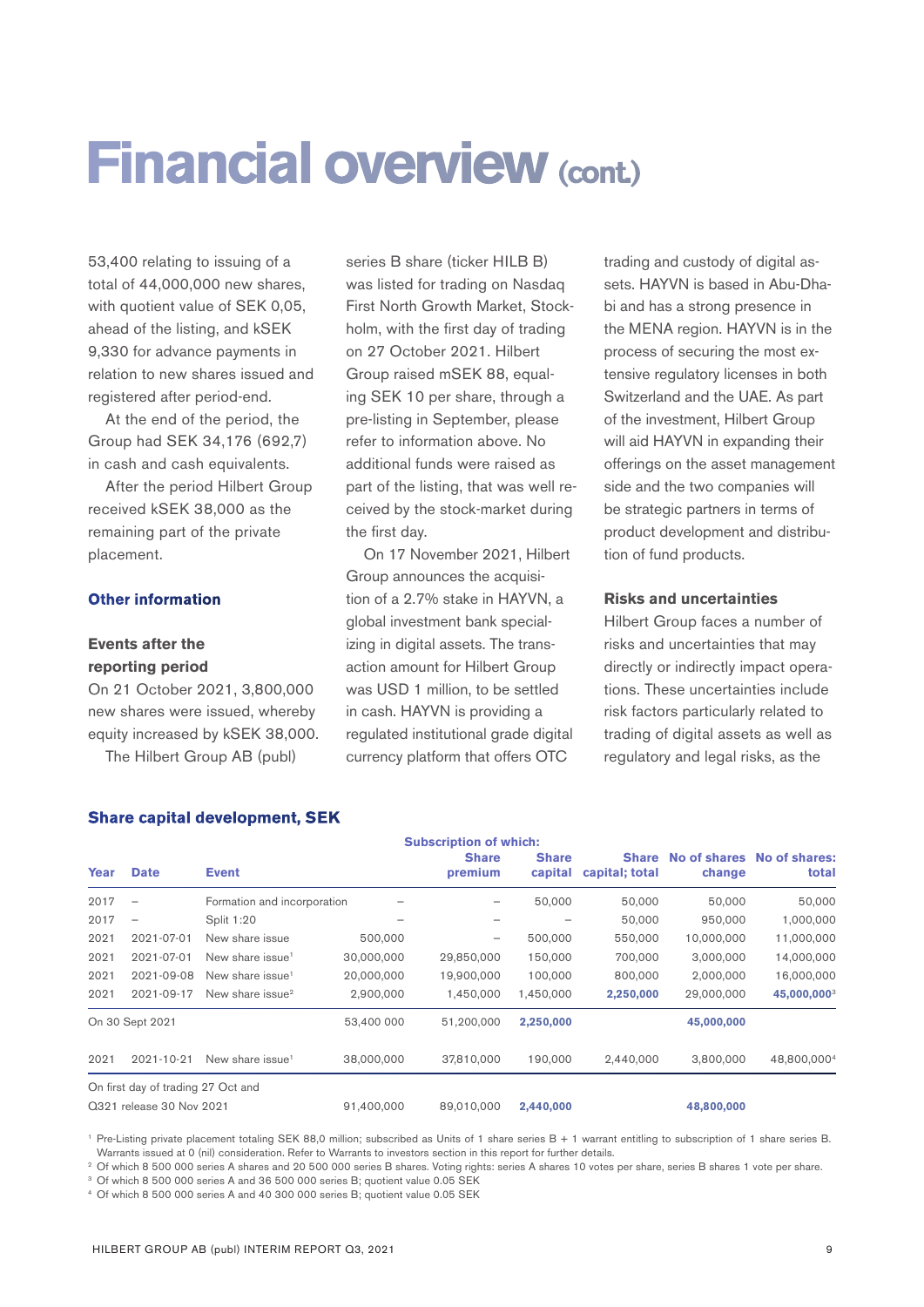# **Financial overview (cont.)**

digital assets industry is largely unregulated or lightly regulated in most countries. For a more detailed description of risks and uncertainties, refer to the Hilbert Group Company Description dated 21 October 2021, available on www.hilbert.group.

### **Transactions with related parties**

On 1 January 2019, Hilbert Capital Ltd and the Hilbert Digital Asset Fund entered into a management agreement. Either party may terminate the agreement at any time by giving 60 days written notice Hilbert Capital Ltd receives payment for its services rendered under the management agreement. The Company's CEO and shareholder Niclas Sandström, and Board member and shareholder Frode Foss-Skiftesvik, are currently Board members of Hilbert Digital Asset Fund.

Except as described above, there are no transactions between the Hilbert Group and any related parties. All transactions with related parties have been carried out at arm's length.

### **Formation of Hilbert Group**

Hilbert Group was formed in 2021 when the current parent company, Hilbert Group AB, acquired HC Holding Limited (incorporated in Malta) including its wholly owned subsidiaries and carried out a private placement of shares and warrants whereby Hilbert Group raised kSEK 88,000. Hilbert Group AB was a dormant company which had not conducted any business from its formation to its acquisition of HC Holding Limited.

Prior to the acquisition of HC Holding Limited and the private placement, Hilbert Group had 11,000,000 outstanding B-shares. Hilbert Group acquired all shares in HC Holding Limited with payment of in total 29,000,000 shares (8,500,000 A-shares and 20,500,000 B-shares). The new issue was made with payment by set-off.

In addition, Hilbert Group carried out a private placement of kSEK 88,000. The private placement was made in the form of 8,800,000 units. The issue price for one unit was SEK 10. One unit included one B-share and one warrant of series 2021/24, "TO 1B". Each warrant entitles the holder to subscribe for one new B-share in the Company. The exercise price is SEK 15 during the period 1 October 2021– 31 October 2022. The exercise price is SEK 20 during the period 1 November 2022 —31 October 2024.

### **Share Capital**

Hilbert Group's share capital following the acquisition of HC Holding Limited and completion of the private placement is kSEK 2,440 divided into 48,800,000 shares (8,500,000 A-shares and 40,300,000 B-shares).

At the end of the period the share capital was kSEK 2,250 divided into 45,000,000 shares (8,500,000 A-shares and

| <b>kSEK</b>                       | Q321       | Q320      | <b>Nine months</b><br>2021 | <b>Nine months</b><br>2020 | <b>Full year</b><br>2020 |
|-----------------------------------|------------|-----------|----------------------------|----------------------------|--------------------------|
|                                   |            |           |                            |                            |                          |
| Before dilution                   |            |           |                            |                            |                          |
| Number or shares at period-end    | 45,000,000 | 1,000,000 | 45,000,000                 | 1.000.000                  | 1,000,000                |
| Weighted average number of shares | 18,913,043 | 1,000,000 | 7,036,630                  | 1,000,000                  | 1,000,000                |
| Profit/loss for the period        | $-2,605$   | $-102$    | $-599$                     | $-460$                     | $-788$                   |
| Earnings per share                | $-0.14$    | $-0.10$   | $-0.09$                    | $-0.46$                    | $-0.79$                  |
| After dilution                    |            |           |                            |                            |                          |
| Number or shares at period-end    | 45,000,000 | 1,000,000 | 45,000,000                 | 1.000.000                  | 1,000,000                |
| Weighted average number of shares | 18,913,043 | 1,000,000 | 7,036,630                  | 1.000.000                  | 1,000,000                |
| Profit/loss for the period        | $-2.605$   | $-102$    | $-599$                     | $-460$                     | $-788$                   |
| Earnings per share                | $-0.14$    | $-0.10$   | $-0.09$                    | $-0.46$                    | $-0.79$                  |

### **Earnings per share**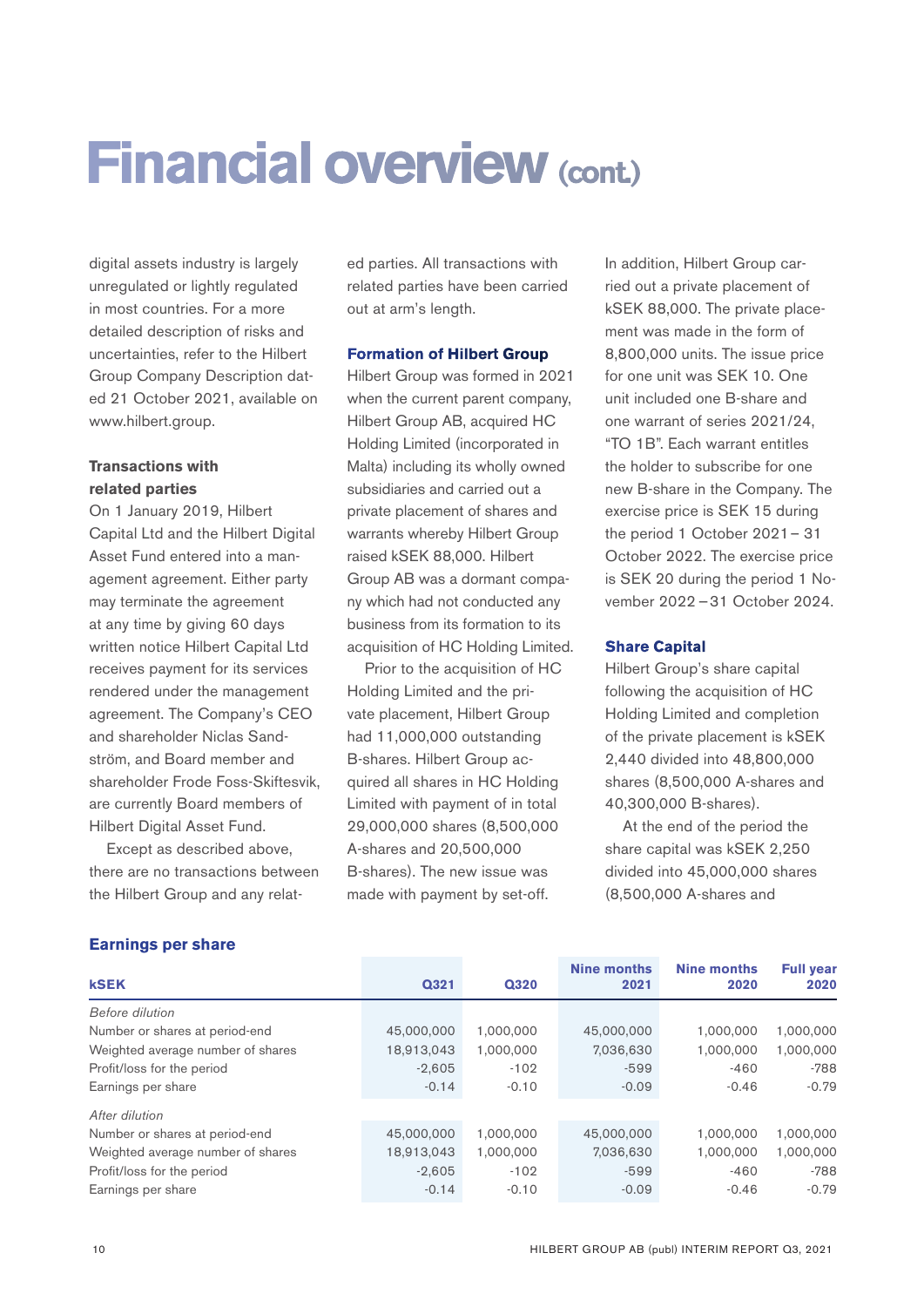## **Financial overview (cont.)**

36,500,000 B-shares). The remaining part of the private placement, 3,800,000 B-shares, was registered by the Company Office (Swedish: Bolagsverket) after the end of the period.

### **Listing on Nasdaq First North**

Hilbert Group's 40,300,000 B-shares (ticker HILB B) and 10,700,000 warrants of series TO1B are listed on Nasdaq First North Growth Market. Eminova Fondkommission, phone: +46 8 684 211 10, adviser@ eminova.se is Certified Adviser.

#### **Listed warrants**

Hilbert Group has 10,700,000 issued and outstanding warrants of series 2021/24, TO 1B. Each warrant entitles the holder to subscribe for one new B-share in the Company. The exercise price is SEK 15 during the period 1 October 2021 – 31 October 2022. The exercise price is SEK 20 during the period 1 November 2022 — 31 October 2024.

Assuming full exercise of the warrants, the dilution effect of the TO1B warrants corresponds to approximately 19.2 % in relation to the number of outstanding shares (45,000,000) at the end of the period 30 September, 2021 and approximately 18.0 % in relation to the number of outstanding shares (48,800,000) following registration of the remaining part of the private placement after the end of the period.

### **Warrants to employees — Incentive scheme**

Hilbert Group has issued 1,000,000 warrants to a subsidiary for transfer to Hilbert Group's employees as a part of an incentive scheme. Each warrant entitles the holder to subscribe for one new B-share in the parent company Hilbert Group AB (publ) at an exercise price of SEK 15. The warrants can be exercised during the period 1 October 2024 – 1 October 2025.

No warrants have yet been granted, neither at period-end 30 September 2021, nor after the end of the reporting period.

If all the warrants were granted and exercised, the share capital increases by SEK 50,000 through the issuance of 1,000,000 new B-shares. Given the current number of issued and outstanding shares (48,800,000), that would mean a dilution of 2.0 percent.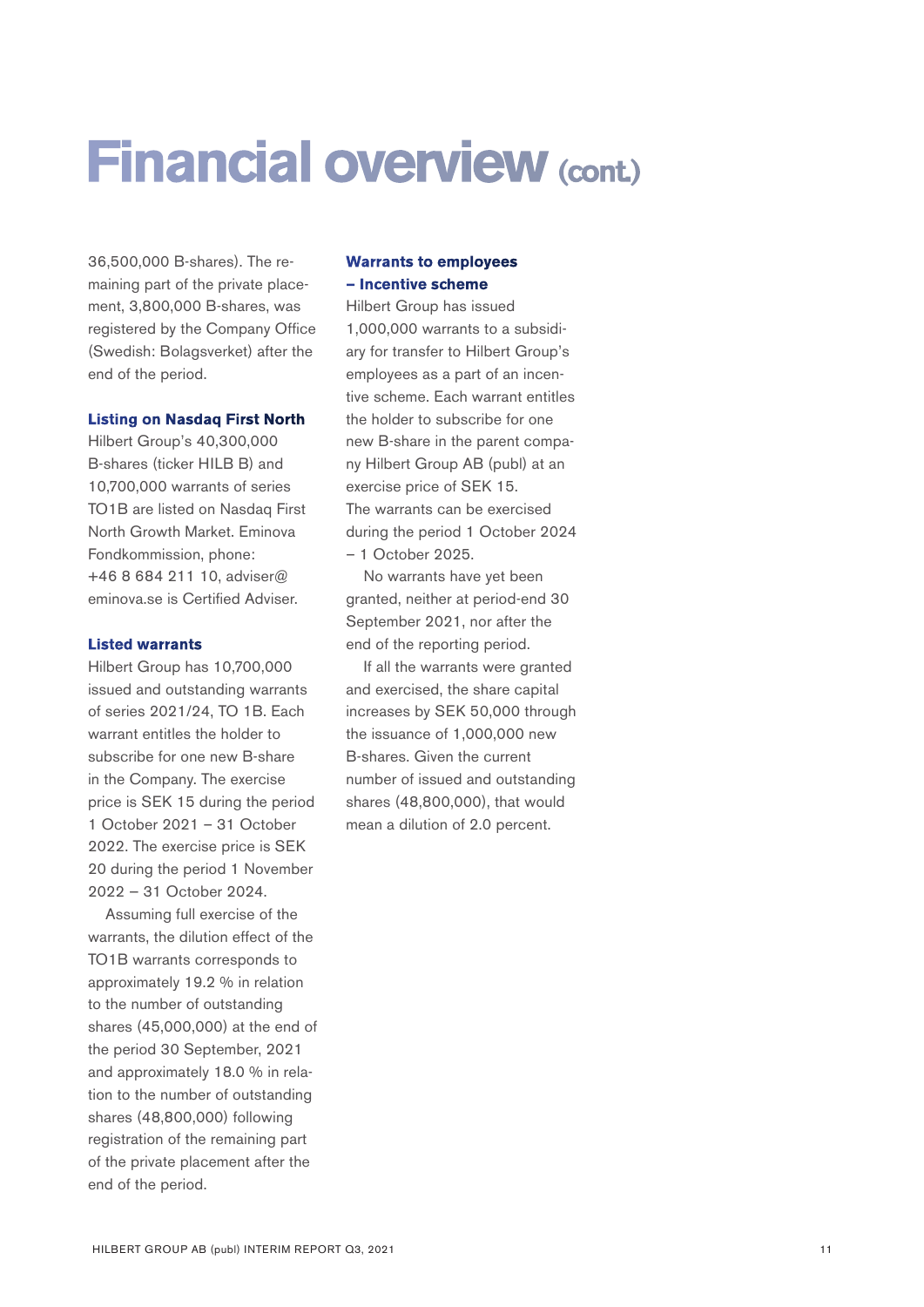### **Condensed combined statement of comprehensive income**

| <b>kSEK</b>                                       | Q321       | Q320     | <b>Nine months</b><br>2021 | <b>Nine months</b><br>2020 | <b>Full year</b><br>2020 |
|---------------------------------------------------|------------|----------|----------------------------|----------------------------|--------------------------|
| Revenue                                           | 832,9      |          | 3,492.2                    |                            | 148.5                    |
| Administrative expenses                           | $-3,492.4$ | 183.7    | $-4,128.3$                 | $-174.7$                   | $-892.0$                 |
| Other expenses                                    | $-276.6$   | $-285.9$ | $-276.6$                   | $-285.9$                   | $-44.7$                  |
| <b>Operating profit/loss</b>                      | $-2,936.1$ | $-102.2$ | $-912.7$                   | $-460.6$                   | $-788.2$                 |
| Financial items, net                              | 330,3      |          | 311.0                      |                            |                          |
| Profit before income tax                          | $-2,605.8$ | $-102.2$ | $-602.0$                   | $-460.6$                   | $-788.2$                 |
| Income tax expense                                |            |          |                            |                            |                          |
| Profit/loss for the period                        | $-2,605.8$ | $-102.2$ | $-602.0$                   | $-460.6$                   | $-788.2$                 |
| Profit/loss is attributable to:                   |            |          |                            |                            |                          |
| Parent company shareholders                       | $-2,713.3$ | $-102.2$ | $-709.0$                   | $-460.6$                   | $-788.2$                 |
| Non-controlling interests                         | 107.5      |          | 107.5                      |                            |                          |
|                                                   | $-2,605.8$ | $-102.2$ | $-602.0$                   | $-460.6$                   | $-788.2$                 |
| Other comprehensive income                        |            |          |                            |                            |                          |
| Items that may be reclassified to profit or loss: |            |          |                            |                            |                          |
| Exchange differences                              | 15.4       | $-34.3$  | 54.4                       | $-18.3$                    | $-45.8$                  |
| Other comprehensive income, net of tax            | 15,4       | $-34.3$  | 54.4                       | $-18.3$                    | $-45.8$                  |
| Total comprehensive income for the period         | $-2,590.5$ | $-136.5$ | $-548.0$                   | $-478.9$                   | $-834.0$                 |
| Total comprehensive income is attributable to:    |            |          |                            |                            |                          |
| Parent company shareholders                       | $-2,714.8$ | $-136.5$ | $-672.0$                   | $-478.9$                   | $-834.0$                 |
| Non-controlling interests                         | 124.3      |          | 124.3                      |                            |                          |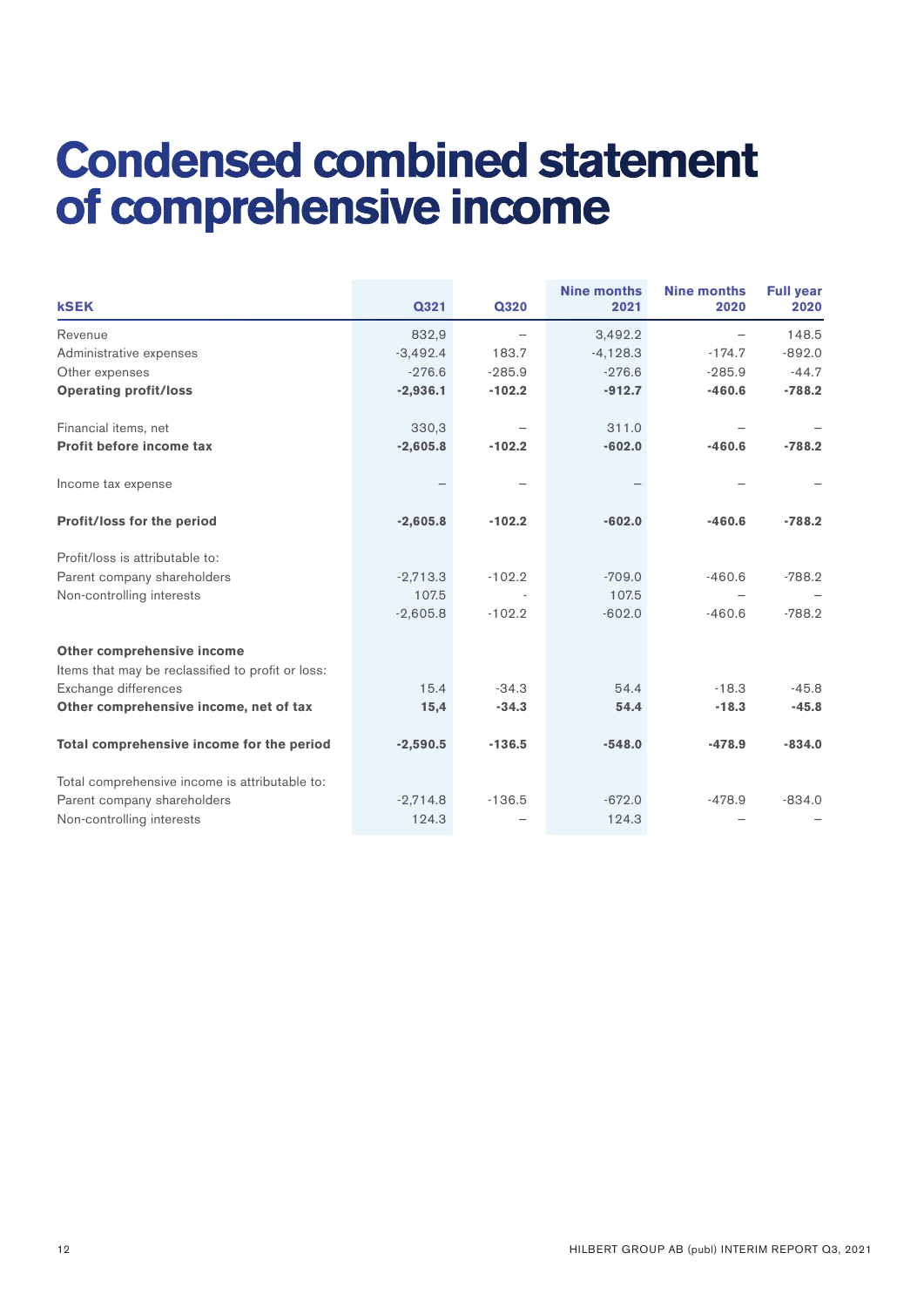### **Condensed combined balance sheet**

| <b>kSEK</b>                                           | 30 September<br>2021 | <b>30 September</b><br>2020 | <b>31 December</b><br>2020 |
|-------------------------------------------------------|----------------------|-----------------------------|----------------------------|
| <b>ASSETS</b>                                         |                      |                             |                            |
| <b>Non-current assets</b>                             |                      |                             |                            |
| Equipment                                             | 118.6                | 99.7                        | 70.3                       |
| Intangible assets                                     | 26,113.6             | 1.4                         | 3.2                        |
| <b>Total non-current assets</b>                       | 26,232.2             | 101.1                       | 73.5                       |
| <b>Current assets</b>                                 |                      |                             |                            |
| Other receivables                                     | 1,062.8              | 444.0                       | 127.3                      |
| Receivables from related parties                      | 1,330.1              |                             | 138.4                      |
| Receivables from shareholders                         |                      | 111.0                       | 101.1                      |
| Financial assets at fair value through profit or loss |                      | 1,044.7                     |                            |
| Cash and cash equivalents                             | 34,175.7             | 692.7                       | 2,320.6                    |
| <b>Total current assets</b>                           | 36,568.6             | 2,292.3                     | 2,687.4                    |
| <b>Total assets</b>                                   | 62,800.8             | 2,393.4                     | 2,760.9                    |
| <b>EQUITY AND LIABILITIES</b><br><b>Equity</b>        |                      |                             |                            |
| Equity, parent company shareholders                   | 50,466.8             | 671,7                       | 316.6                      |
| Non-controlling interests                             | 467.7                |                             |                            |
| <b>Total equity</b>                                   | 50,943.5             | 671,7                       | 316.6                      |
| <b>Current liabilities</b>                            |                      |                             |                            |
| Other payables                                        | 728.6                | 377.1                       | 43.2                       |
| Advance for new share issue                           | 9,670.2              |                             |                            |
| Payables to shareholders                              |                      | 1,048.4                     | 1,872.0                    |
| Current tax liabilities                               | 41.5                 | 42.5                        | 38.7                       |
| Accruals                                              | 1,417.0              | 253.8                       | 490.4                      |
| <b>Total liabilities</b>                              | 11,857.3             | 1,721.7                     | 2,444.3                    |
| <b>Total equity and liabilities</b>                   | 62,800.8             | 2,393.4                     | 2,760.9                    |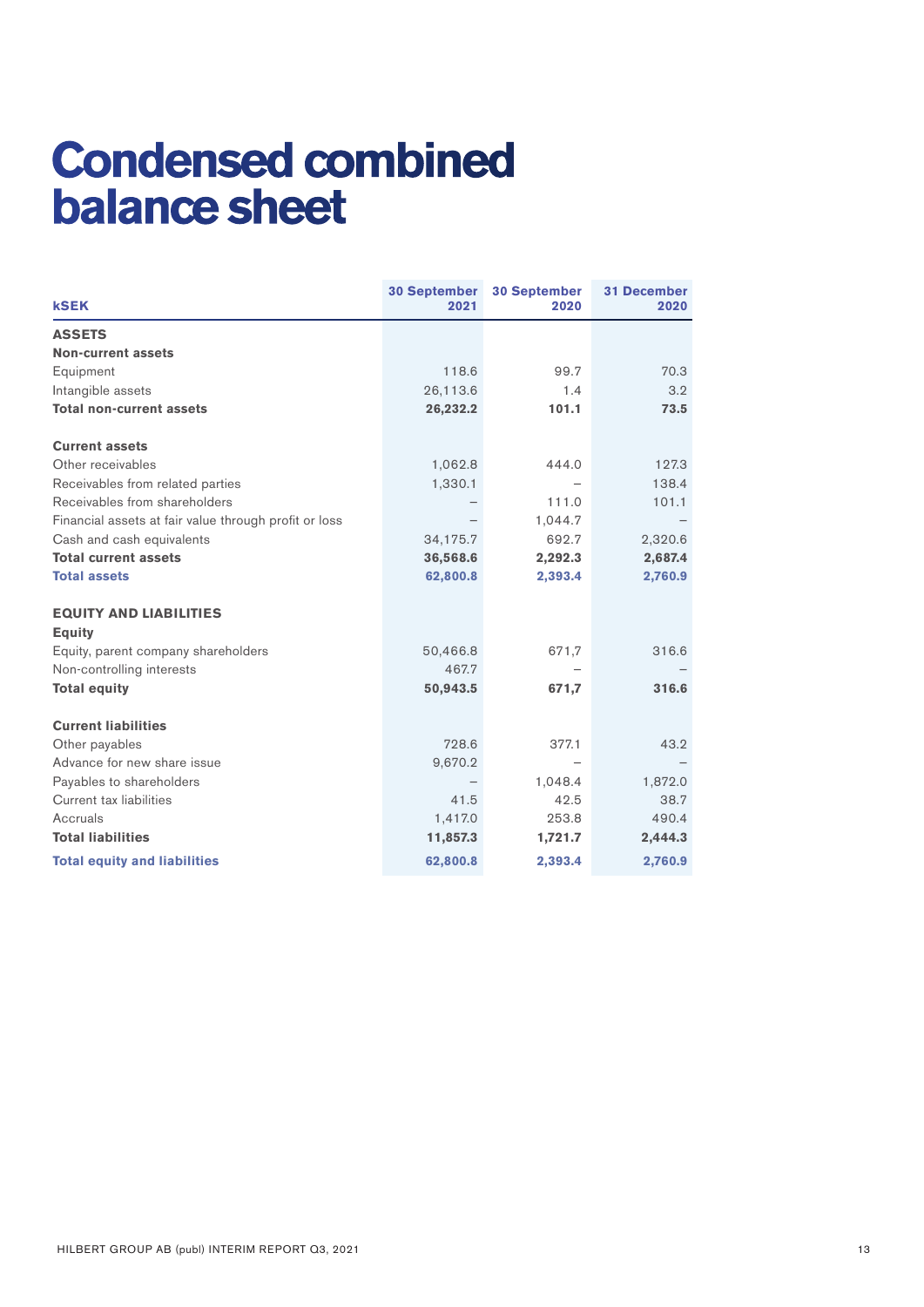### **Condensed consolidated statement of changes in equity**

| <b>kSEK</b>                                        | <b>Share</b><br>capital | <b>Other paid-in</b><br>capital | <b>Reserves</b> | <b>Retained</b><br>earnings | <b>Total</b> | <b>Non-controlling</b><br>interest | <b>Total</b><br>equity |
|----------------------------------------------------|-------------------------|---------------------------------|-----------------|-----------------------------|--------------|------------------------------------|------------------------|
| <b>Balance at 31 December 2019</b>                 | 50                      |                                 |                 | 1,101                       | 1,151        | ÷                                  | 1,151                  |
| Profit/loss for the period                         |                         |                                 |                 | $-461$                      | $-461$       | $\overline{\phantom{0}}$           | $-461$                 |
| Other comprehensive income                         |                         |                                 | $-18$           | $\qquad \qquad$             | $-18$        | -                                  | $-18$                  |
| Total comprehensive income for the period          |                         |                                 | $-18$           | $-461$                      | $-479$       | -                                  | $-479$                 |
| <b>Balance at 30 September 2020</b>                | 50                      |                                 | $-18$           | 640                         | 672          | $\overline{\phantom{a}}$           | 672                    |
| <b>Balance at 31 December 2020</b>                 | 50                      |                                 | $-46$           | 312                         | 317          | $\sim$                             | 317                    |
| Profit/loss for the period                         |                         |                                 |                 | $-709$                      | $-709$       | 107                                | $-601$                 |
| Other comprehensive income                         |                         |                                 | 54              |                             | 54           |                                    | 54                     |
| Total comprehensive income for the period          |                         |                                 | 54              | $-709$                      | $-654$       | 107                                | $-547$                 |
| New share issues                                   | 2,200                   | 48,604                          |                 | $\overline{\phantom{m}}$    | 50,804       | $\qquad \qquad -$                  | 50,804                 |
| Non-controlling interest on subsidiary acquisition |                         |                                 |                 |                             |              | 369                                | 369                    |
| <b>Balance at 30 September 2021</b>                | 2,250                   | 48,604                          | 9               | $-396$                      | 50,467       | 477                                | 50,943                 |

#### **Attributable to parent company shareholders**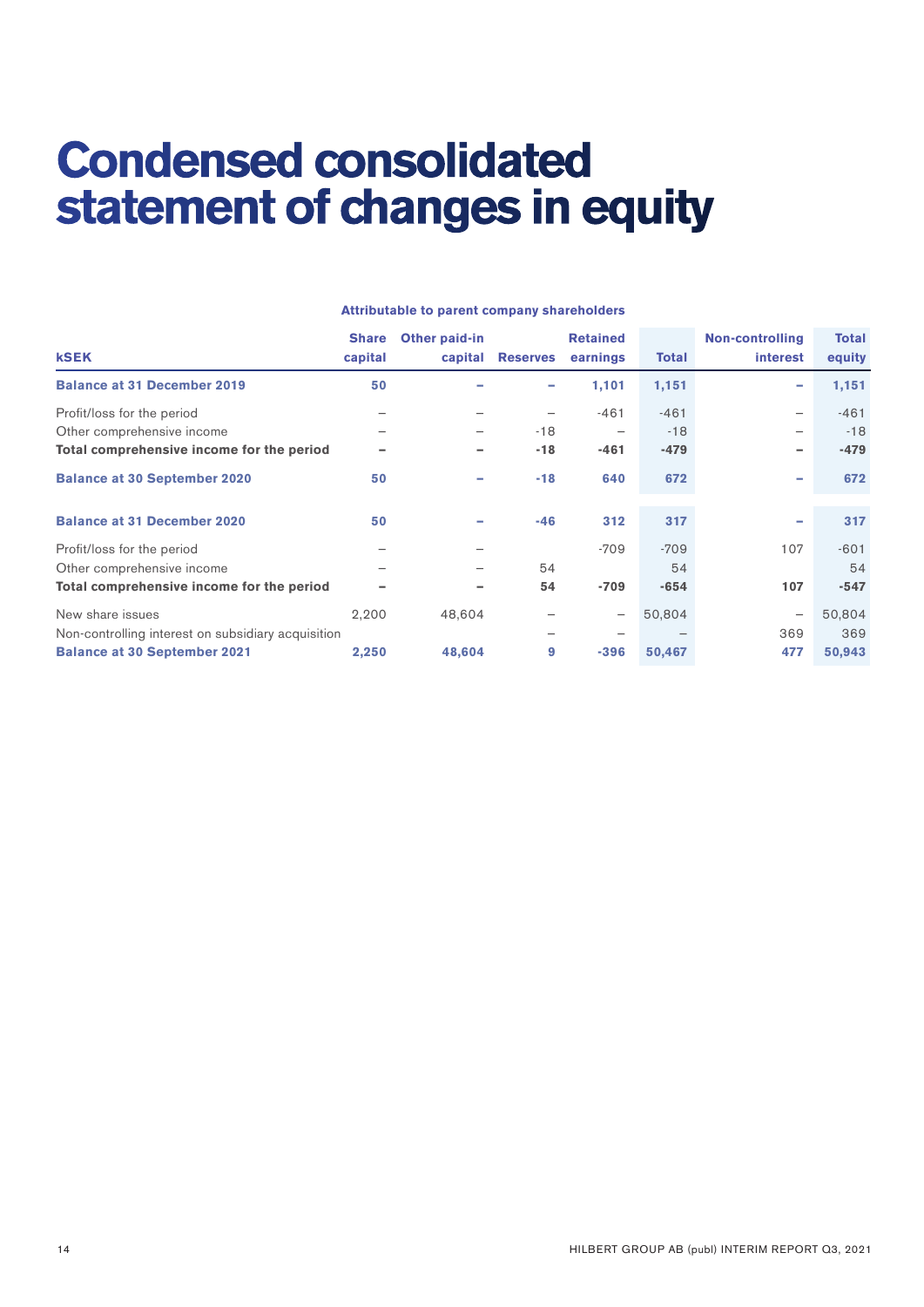### **Condensed consolidated statement of cash flows**

| <b>kSEK</b>                                             | Q321      | Q320                     | <b>Nine months</b><br>2021 | <b>Nine months</b><br>2020 | <b>Full year</b><br>2020 |
|---------------------------------------------------------|-----------|--------------------------|----------------------------|----------------------------|--------------------------|
| <b>CASH FLOW FROM OPERATING ACTIVITIES</b>              |           |                          |                            |                            |                          |
| Profit/loss before tax                                  | $-2,606$  | $-102$                   | $-602$                     | $-461$                     | $-788$                   |
| Adjustments for items not affecting cash:               | $-303$    | $-2$                     | $-269$                     | 57                         | 68                       |
| Cash flow from operating activities before              |           |                          |                            |                            |                          |
| changes in working capital                              | $-2,909$  | $-104$                   | $-871$                     | $-404$                     | $-720$                   |
| <b>CHANGES IN WORKING CAPITAL</b>                       |           |                          |                            |                            |                          |
| Receivables                                             | $-1,517$  | $-285$                   | $-2,359$                   | $-1,420$                   | $-163$                   |
| Payables                                                | 923       | 278                      | 1,013                      | 1,274                      | 2,241                    |
| Cash flow from changes in working capital               | $-595$    | $-7$                     | $-1,346$                   | $-146$                     | 2,078                    |
| Net cash flow from operating activities                 | $-3,504$  | $-111$                   | $-2,218$                   | $-550$                     | 1,358                    |
| <b>CASH FLOW FROM INVESTING ACTIVITIES</b>              |           |                          |                            |                            |                          |
| Purchase of equipment                                   | $-54$     | $-31$                    | $-60$                      | $-49$                      | $-49$                    |
| Purchase of intangible assets                           | $-195$    | $-2$                     | $-282$                     | $-4$                       | $-4$                     |
| Business combinations, net of cash acquired             | $-24,913$ | $\overline{\phantom{m}}$ | $-24,913$                  |                            |                          |
| Net cash used in investing activities                   | $-25,163$ | $-33$                    | $-25,255$                  | $-53$                      | $-53$                    |
| <b>CASH FLOW FROM FINANCING ACTIVITIES</b>              |           |                          |                            |                            |                          |
| Proceeds from issue of share capital                    | 50,503    | $\qquad \qquad -$        | 50,503                     |                            |                          |
| Proceeds from borrowings                                | 9.670     | $\overline{\phantom{0}}$ | 9.670                      |                            |                          |
| Net cash generated from financing activities            | 60,173    | $\overline{\phantom{a}}$ | 60,173                     |                            |                          |
| <b>Cash flow for the period</b>                         | 31,506    | $-144$                   | 32,700                     | $-603$                     | 1,305                    |
| Foreign currency translation, cash and cash equivalents | $-951$    | 12                       | $-845$                     | $-17$                      | $-298$                   |
| Cash and cash equivalents at beginning of the period    | 3,621     | 825                      | 2,321                      | 1,313                      | 1,313                    |
| Cash and cash equivalents at end of the period          | 34,176    | 693                      | 34,176                     | 693                        | 2.321                    |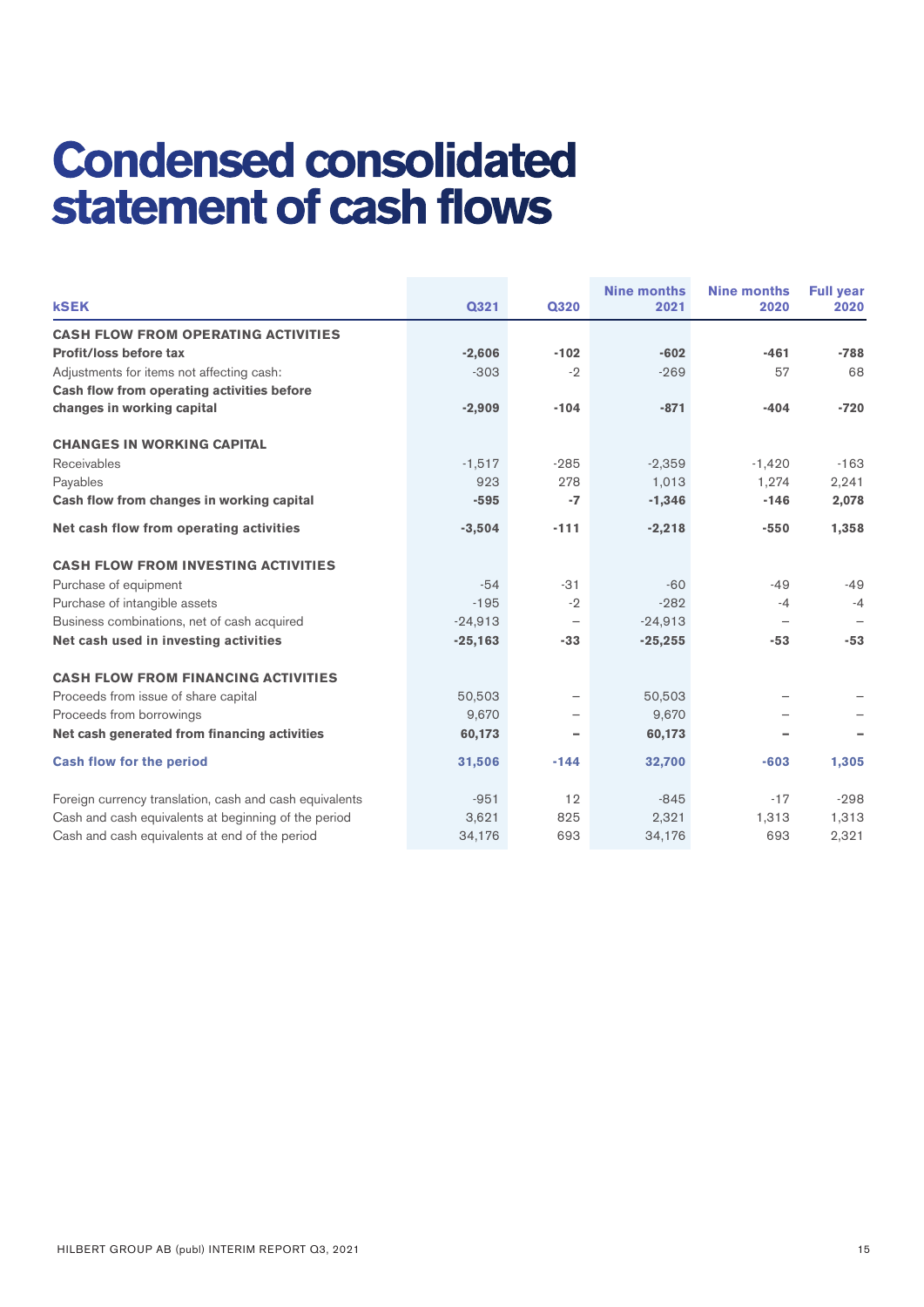### **Condensed Parent company income statement**

| <b>kSEK</b>                  | Q321       | Q320                     | <b>Nine months</b><br>2021 | <b>Nine months</b><br>2020 | <b>Full year</b><br>2020 |
|------------------------------|------------|--------------------------|----------------------------|----------------------------|--------------------------|
| Revenue                      |            |                          |                            |                            |                          |
| Administrative expenses      | $-1,958.0$ | -                        | $-1,958.0$                 |                            |                          |
| <b>Operating profit/loss</b> | $-1,958.0$ | -                        | $-1,958.0$                 |                            |                          |
| Financial items, net         | 399.6      | $\overline{\phantom{0}}$ | 399.6                      |                            |                          |
| Profit before income tax     | $-1,558.4$ | -                        | $-1,558.4$                 |                            |                          |
| Income tax expense           |            | -                        |                            |                            |                          |
| <b>Profit/loss after tax</b> | $-1,558,4$ | I                        | $-1,558.4$                 |                            |                          |

For the first nine months of 2021, the activities of Hilbert Group AB (publ) have entailed preparations for the listing of the company's shares on Nasdaq First North Growth Market, Stockholm. Non-recurring expenses related to these activities amount to approximately kSEK 1 700. All such activities have, in essence, occured during the third quarter of 2021. This includes the legal formation of Hilbert Group through the acquisition of all

outstanding shares in HC Holding Limited, incorporated on Malta for a purchase price of kSEK 2 900, in September 2021. Prior to the third quarter of 2021, the company had no activity. As part of the preparations for the acquisition and subsequent listing on Nasdaq First North Growth Market, the Company has raised kSEK 53,400 in capital, out of which kSEK 2,200 as share capital and ksek 51,200 allocated to the share premium fund. The share issues have been a combination of cash issues and off-set issues.

After the balance sheet date, an additional kSEK 38,000, out of which kSEK 190 as share capital, has increased the equity of the Company through the completion of additional new share issue.

The first day of trading of the Hilbert Group AB (publ) (ticker HILB B) on Nasdaq First North was 27 October, 2021.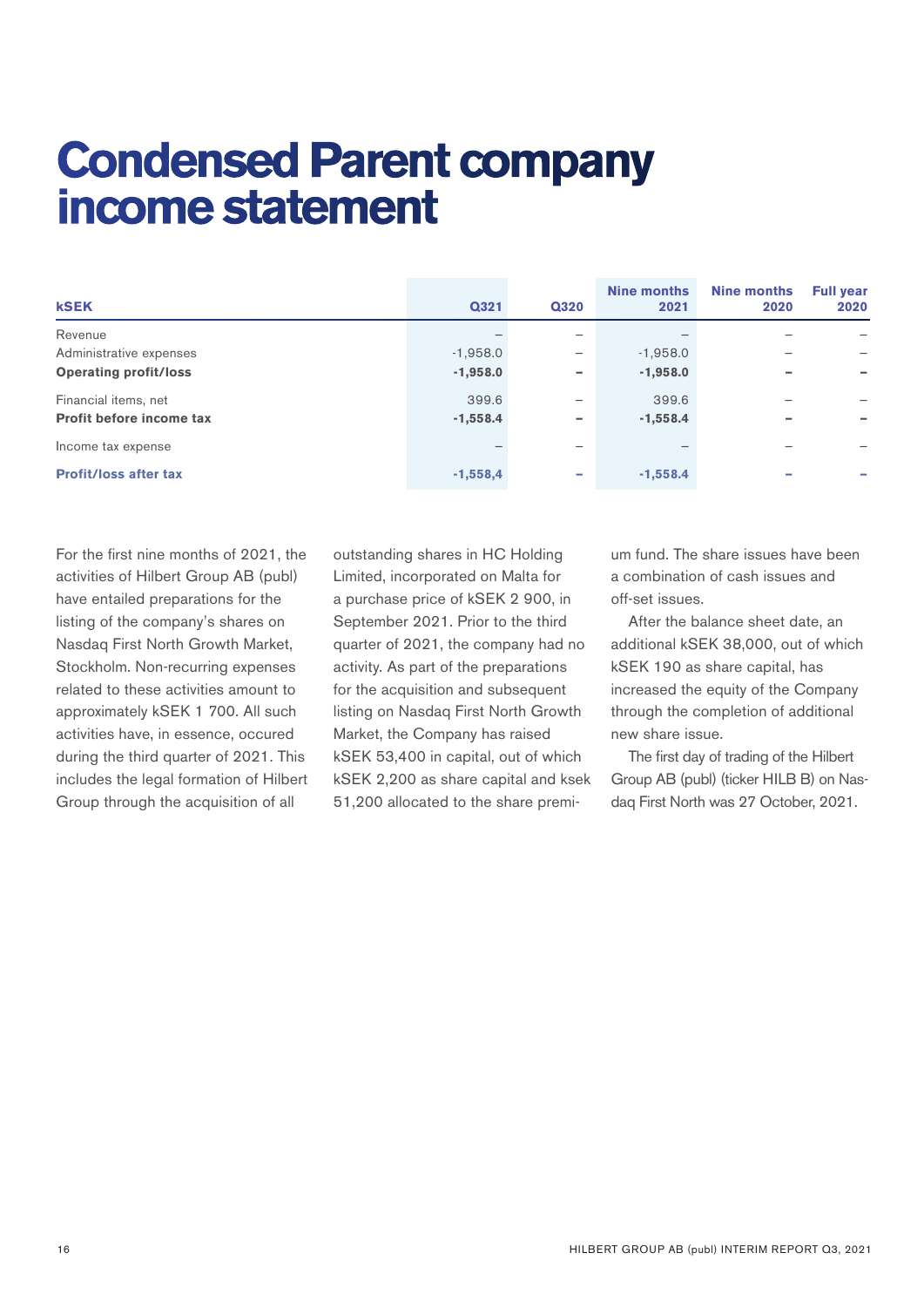### **Condensed Parent company balance sheet**

| <b>kSEK</b>                         | <b>30 September</b><br>2021 | <b>30 September</b><br>2020 | <b>31 December</b><br>2020 |
|-------------------------------------|-----------------------------|-----------------------------|----------------------------|
| <b>ASSETS</b>                       |                             |                             |                            |
| <b>Non-current assets</b>           |                             |                             |                            |
| Shares in subsidiaries              | 2,900.0                     |                             |                            |
| <b>Total non-current assets</b>     | 2,900.0                     |                             |                            |
| <b>Current assets</b>               |                             |                             |                            |
| Receivables from group companies    | 28,131.5                    |                             |                            |
| Cash and cash equivalents           | 24,513.5                    | 50.0                        | 50.0                       |
| <b>Total current assets</b>         | 52,645.0                    | 50.0                        | 50.0                       |
| <b>Total assets</b>                 | 55,545.0                    | 50.0                        | 50.0                       |
| <b>EQUITY AND LIABILITIES</b>       |                             |                             |                            |
| <b>Shareholders' equity</b>         | 51,892.0                    | 50.0                        | 50.0                       |
| <b>Current liabilities</b>          |                             |                             |                            |
| Other payables                      | 728.8                       |                             |                            |
| Advance for new share issue         | 1,758.2                     |                             |                            |
| Accruals                            | 1,166.0                     |                             |                            |
| <b>Total liabilities</b>            | 3,653.0                     |                             |                            |
| <b>TOTAL EQUITY AND LIABILITIES</b> | 55,545.0                    | 50.0                        | 50.0                       |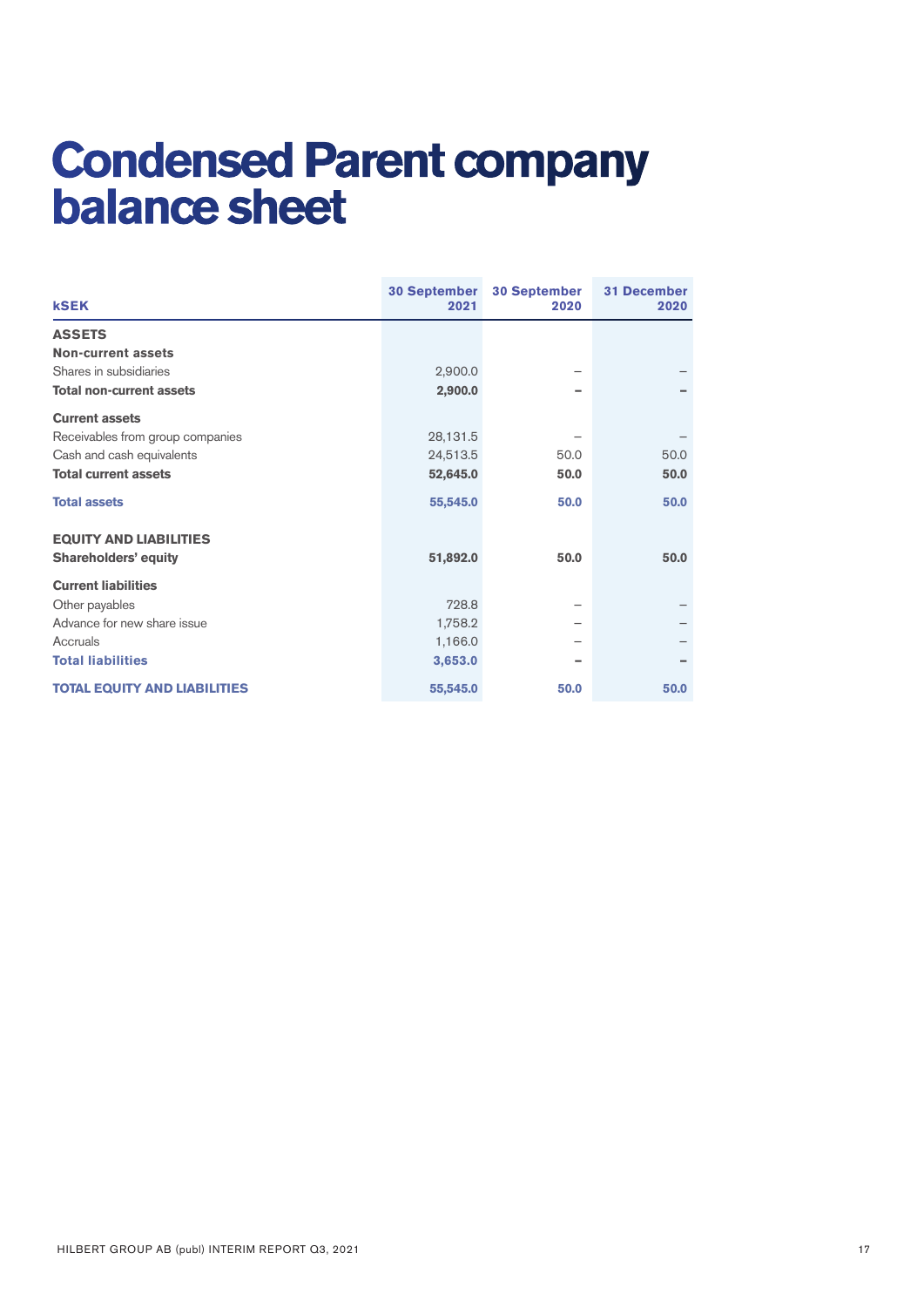### **Notes**

### **NOTE 1 ACCOUNTING PRINCIPLES**

This Interim Report complies with the provisions of IAS 34, and the report for the Parent Company has been prepared pursuant to the provisions of the Swedish Annual Accounts Act and RFR 2. In addition to the financial statements, disclosures under IAS 34.16A also appear in other parts of the interim report.

This note describes the comprehensive basis of preparation which has been applied in preparing the consolidated financial statement, as well as the accounting policies for specific areas applied by the Group and the Parent **Company** 

Hilbert Group AB's city of residence is Stockholm, Sweden. The terms "Hilbert Group", the "Group" or the "Company" refers, depending on the context, to Hilbert Group AB (publ) (corporate ID No. 559105-2948) or the consolidated Group in which Hilbert Group AB (publ) is the Parent company and its subsidiaries. Enumerated amounts presented in tables and statements may not always agree with the calculated sum of the related line items due to rounding differences. The aim is for each line item to agree with its source and therefore there may be rounding differences affecting the total when adding up the presented line items.

### **Basis of preparation**

The consolidated financial statements have been prepared in accordance with International Financial Reporting Standards (IFRS) as endorsed by the

European Union (EU). The consolidated financial statements have been prepared under the historical cost convention, except for financial instruments at fair value. As required by IAS 1, Hilbert Group companies apply uniform accounting rules, irrespective of national legislation. The policies set out below have been consistently applied to year 2021. The Parent Company applies the same accounting principles as the Group, except in the cases specified in the section entitled 'Parent Company accounting principles´.

Hilbert Group's information for year 2021, as well as historical information for year 2020, is presented as combined financial statements. The legal formation of Hilbert Group during the third quarter of 2021 comprised transactions between entities that were under common control via ultimate owners of HC Holding Limited, (registration No.C89451), incorporated in Malta. As these transactions are not covered by any IFRS standard, a suitable accounting principle for the historical information has been applied in accordance with IAS 8.

An established method, assessed as suitable for Hilbert Group, is to use the previous carrying amount (predecessor basis of accounting), which is the principle applied in preparation of these statements. In short, this entails that the assets and liabilities of the units forming part of the Group have been aggregated and recognized based on the carrying amounts they represent in HC Holding Limited's consolidated financial statements as

from the date they became part of the HC Holding Limited Group.

#### **Consolidation**

Subsidiaries are fully consolidated from the date on which the Group achieves control and continues to be consolidated until the date that such control ceases. Control is achieved when the Group is exposed, or has rights, to variable returns from its involvement with the investee and has the ability to affect those returns through its power over the investee. Specifically, the Group controls an investee if, and only if, the Group has:

- power over the investee (i.e. existing rights that give it the current ability to direct the relevant activities of the investee);
- exposure, or rights, to variable returns from its involvement with the investee; and
- $\blacksquare$  the ability to use its power over the investee to affect its returns.

Generally, there is a presumption that a majority of voting rights result in control. To support this presumption and when the Group has less than a majority of the voting or similar rights of an investee, the Group considers all relevant facts and circumstances in assessing whether it has power over an investee, including:

- $\blacksquare$  the contractual arrangement with the other vote holders of the investee;
- $\blacksquare$  rights arising from other contractual arrangements; and
- $\blacksquare$  the Group's voting rights and potential voting rights.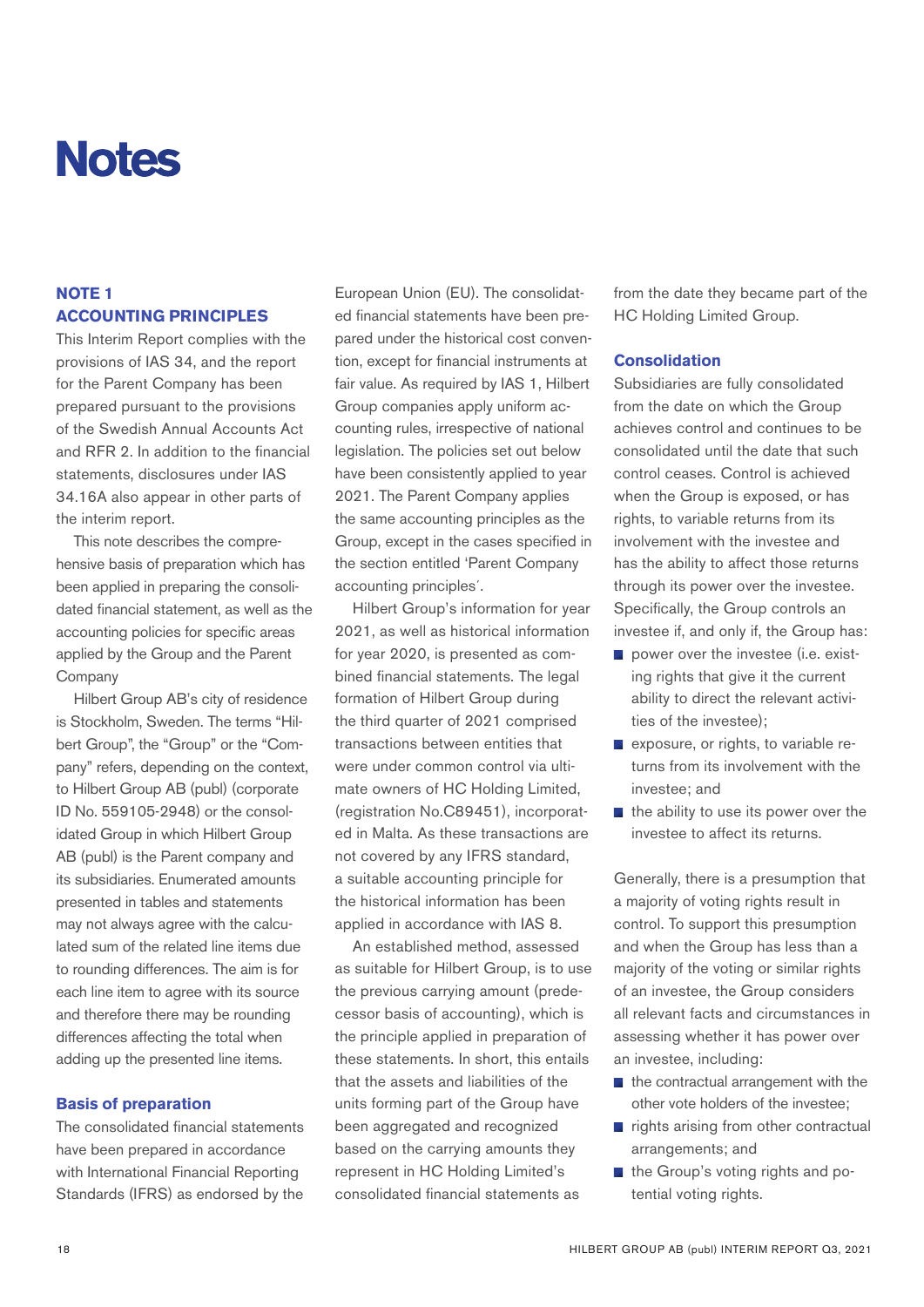The Group re-assesses whether or not it controls an investee if facts and circumstances indicate that there are changes to one or more of the three elements of control. Consolidation of a subsidiary begins when the Group obtains control over the subsidiary and ceases when the Group loses control of the subsidiary.

Profit or loss and each component of OCI are attributed to the equity holders of the parent of the Group and to the non-controlling interests, even if this results in the non-controlling interests having a deficit balance.

Upon consolidation, inter-company transactions, balances and unrealised gains on transactions between Group companies are eliminated. Accounting policies of subsidiaries have been changed where necessary to ensure consistency with the policies adopted by the Group.

A change in the ownership interest of a subsidiary, without a loss of control, is accounted for as an equity transaction.

If the Group loses control over a subsidiary, it derecognises the related assets, liabilities, non-controlling interest and other components of equity while any resultant gain or loss is recognised in profit or loss. Any investment retained is recognised at fair value.

#### **Foreign currency translation**

The Group's consolidated financial statements are presented in Swedish kronor (SEK), which is also the Parent company's functional currency. For each entity, the Group determines the

functional currency and items included in the financial statements of each entity are measured using that functional currency. The Group uses the direct method of consolidation and on disposal of a foreign operation, the gain or loss that is reclassified to profit or loss reflects the amount that arises from using this method

### **(a) Transactions and balances**

Foreign currency transactions are translated into the functional currency using the exchange rates prevailing at the dates of the transactions. Foreign exchange gains and losses resulting from the settlement of such transactions and from the translation at year-end exchange rates of monetary assets and liabilities denominated in foreign currencies are recognised in the Statement of comprehensive income.

### **(b) Group companies**

On consolidation, the assets and liabilities of foreign operations are translated into Swedish kronor at the rate of exchange prevailing at the reporting date and their statements of profit or loss are translated at exchange rates prevailing at the dates of the transactions. The exchange differences arising on translation for consolidation are recognised in Other Comprehensive Income (OCI). On disposal of a foreign operation, the component of OCI relating to that particular foreign operation is reclassified to profit or loss.

Any goodwill arising on the acquisition of a foreign operation and any fair value adjustments to the carrying amounts of assets and liabilities arising on the acquisition are treated as assets and liabilities of the foreign operation and translated at the spot rate of exchange at the reporting date

### **Business combinations and goodwill**

The acquisition method of accounting is used to account for all business combinations, regardless of whether equity instruments or other assets are acquired. The consideration transferred for the acquisition of a subsidiary comprises the:

- $\blacksquare$  fair values of the assets transferred
- $\blacksquare$  liabilities incurred to the former owners of the acquired business
- $\blacksquare$  equity interests issued by the group
- $\blacksquare$  fair value of any asset or liability resulting from a contingent consideration arrangement, and
- $\blacksquare$  fair value of any pre-existing equity interest in the subsidiary.

Identifiable assets acquired and liabilities and contingent liabilities assumed in a business combination are, with limited exceptions, measured initially at their fair values at the acquisition date. The group recognizes any non-controlling interest in the acquired entity on an acquisition-by-acquisition basis either at fair value or at the non-controlling interest's proportionate share of the acquired entity's net identifiable assets.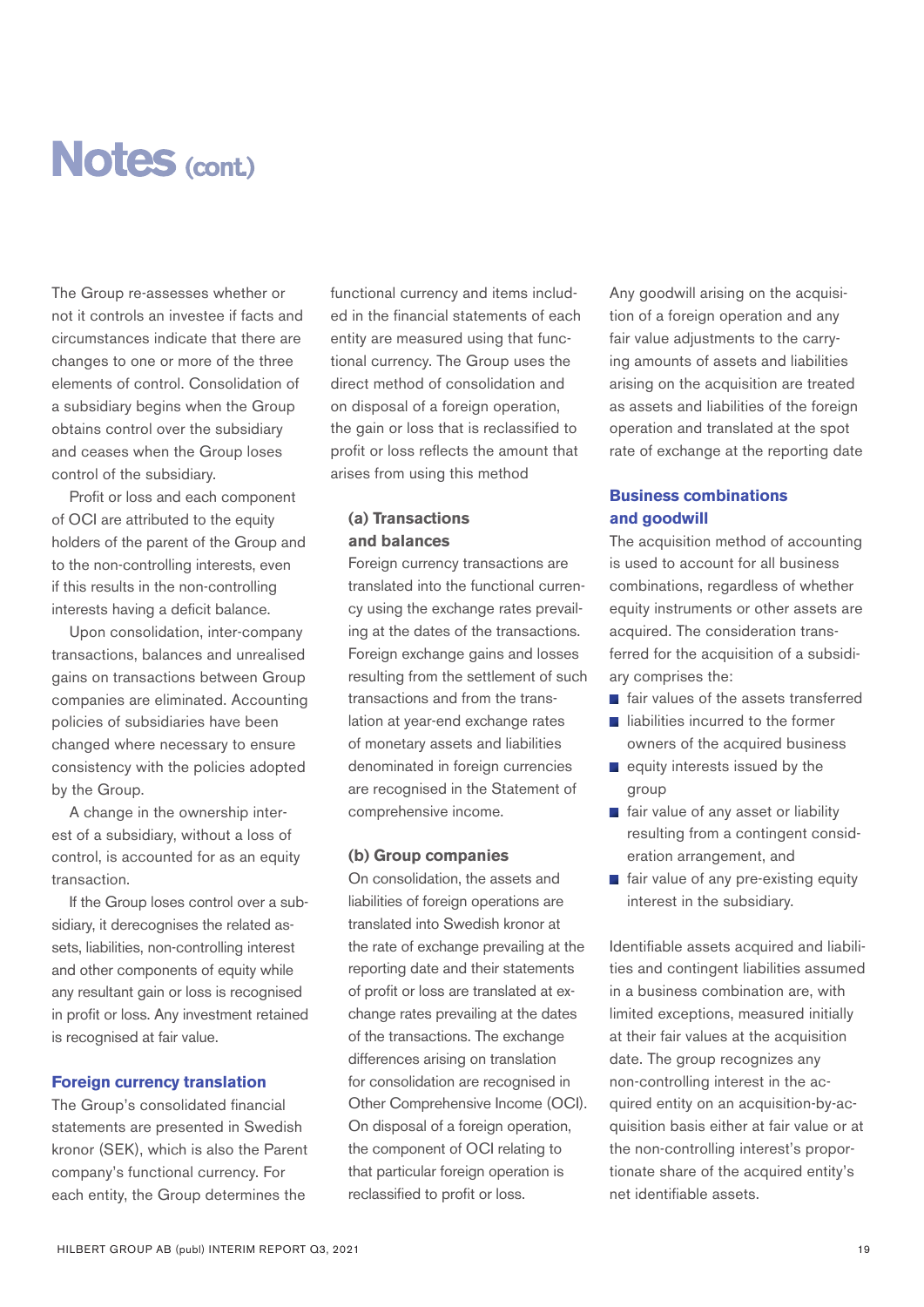Acquisition-related costs are expensed as incurred.

The excess of the

- **Consideration transferred.**
- **amount of any non-controlling inter**est in the acquired entity, and
- $\blacksquare$  acquisition-date fair value of any previous equity interest in the acquired entity over the fair value of the net identifiable assets acquired is recorded as goodwill. If those amounts are less than the fair value of the net identifiable assets of the business acquired, the difference is recognized directly in profit or loss as a bargain purchase.

Where settlement of any part of cash consideration is deferred, the amounts payable in the future are discounted to their present value as at the date of exchange. The discount rate used is the Group's incremental borrowing rate, being the rate at which a similar borrowing could be obtained from an independent financier under comparable terms and conditions.

Contingent consideration is classified either as equity or a financial liability. Amounts classified as a financial liability are subsequently remeasured to fair value with changes in fair value recognized in profit or loss.

If a business combination is achieved in stages, the acquisition date carrying value of the acquirer's previously held equity interest in the acquiree is remeasured to fair value at the acquisition date. Any gains or losses arising from such remeasurement are recognized in profit or loss.

### **Current versus non-current classification**

The Group presents assets and liabilities in the statement of financial position based on current/non-current classification.

An asset is current when it is:

- Expected to be realised or intended to be sold or consumed in the normal operating cycle
- $\blacksquare$  Held primarily for the purpose of trading
- Expected to be realised within twelve months after the reporting period
- Or
- Cash or cash equivalent unless restricted from being exchanged or used to settle a liability for at least twelve months after the reporting period

All other assets are classified as non-current.

A liability is current when it is:

- Expected to be settled in the normal operating cycle
- $\blacksquare$  Held primarily for the purpose of trading
- Due to be settled within twelve months after the reporting period
- Or
- There is no unconditional right to defer the settlement of the liability for at least twelve months after the reporting period

The Group classifies all other liabilities as non-current.

### **Revenue from contracts with customers**

Asset management fees and performance fees income are recognised

in the accounting period in which the services are rendered, by reference to completion of the specific transaction assessed on the basis of the actual service provided as a proportion of the services to be provided.

### **Current and deferred tax**

The tax expense for the period comprises current and deferred tax. Tax is recognised in profit or loss, except to the extent that it relates to items recognised in other comprehensive income or directly in equity. In this case, the tax is also recognised in other comprehensive income or directly in equity, respectively.

Deferred tax is recognised, using the liability method, on temporary differences arising between the tax bases of assets and liabilities and their carrying amounts in the consolidated financial statements. However, deferred tax liabilities are not recognised if they arise from the initial recognition of goodwill; deferred tax is not accounted for if it arises from initial recognition of an asset or liability in a transaction other than a business combination that at the time of the transaction affects neither accounting nor taxable profit or loss. Deferred tax is determined using tax rates (and laws) that have been enacted or substantially enacted by the end of the reporting period and are expected to apply when the related deferred tax asset is realised or the deferred tax liability is settled.

Deferred tax assets are recognised only to the extent that it is proba-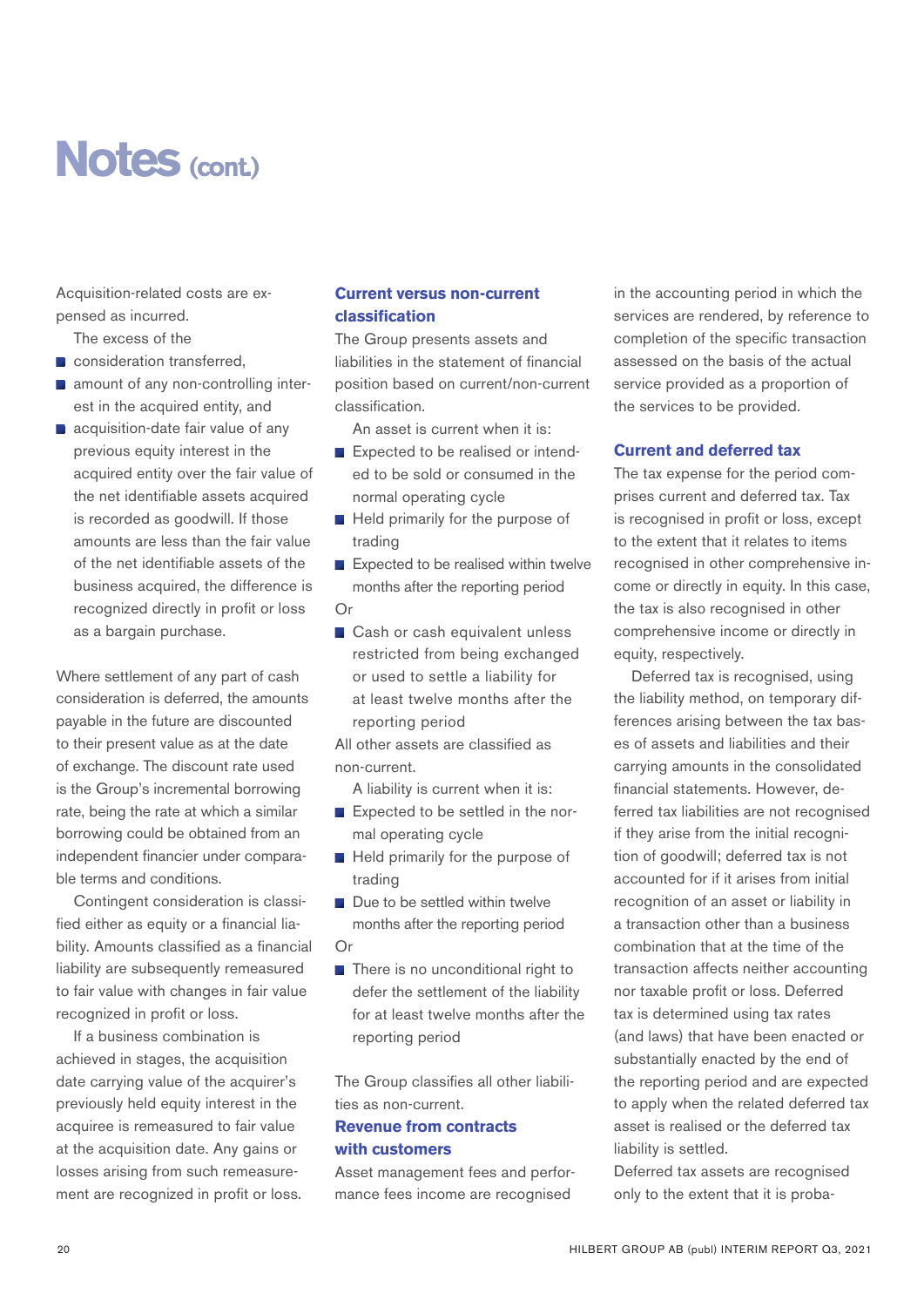ble that future taxable profit will be available against which the temporary differences can be utilised.

Deferred tax assets and liabilities are offset when there is a legally enforceable right to offset current tax assets against current tax liabilities and when the deferred tax assets and liabilities relate to income taxes levied by the same taxation authority on either the same taxable entity or different taxable entities where there is an intention to settle the balances on a net basis.

### **Dividend**

The Company recognises a liability to pay a dividend when the distribution is authorised, and the distribution is no longer at the discretion of the Company. As per the corporate laws of Sweden, a distribution is authorised when it is approved by a General Meeting of shareholders. A corresponding amount is recognised directly in equity.

### **Equipment**

Equipment is initially recorded at historical cost. Historical cost includes expenditure that is directly attributable to the acquisition of the items.

Subsequent costs are included in the asset's carrying amount or recognised as a separate asset, as appropriate, only when it is probable that future economic benefits associated with the item will flow to the Group and the cost of the item can be measured reliably. The carrying amount of the replaced part is derecognised. All other repairs and

maintenance are charged to profit or loss during the financial period in which they are incurred.

Depreciation on assets is calculated using the straight-line method to allocate their cost or revalued amounts to their residual values over their estimated useful lives, as follows:

Computer equipment 5 years

The assets residual values and useful lives are reviewed, and adjusted if appropriate, at each reporting date.

An asset's carrying amount is written down immediately to its recoverable amount if the asset's carrying amount is greater than its estimated recoverable amount.

### **Intangible assets**

Intangible assets acquired separately are measured on initial recognition at cost. The cost of intangible assets acquired in a business combination is their fair value at the date of acquisition. Following initial recognition, intangible assets are carried at cost less any accumulated amortisation and accumulated impairment losses. Internally generated intangibles, excluding capitalised development costs, are not capitalised and the related expenditure is reflected in profit or loss in the period in which the expenditure is incurred.

The useful lives of intangible assets are assessed as either finite or indefinite.

Intangible assets with indefinite useful lives are not amortised, but are tested for impairment annually, either individually or at the cash-gen-

erating unit level. The assessment of indefinite life is reviewed annually to determine whether the indefinite life continues to be supportable. If not, the change in useful life from indefinite to finite is made on a prospective basis.

An acquired asset is capitalised on the basis of the costs incurred to acquire and bring to use the specific asset. These costs are amortised over their estimated useful lives of four years. Costs associated with maintaining intangible assets are recognised as an expense as incurred.

#### **Cryptocurrencies**

Cryptocurrencies held are reported as intangible assets applying a cost model. Cryptocurrencies have indefinite useful life, and are thus not amortised, but tested for impairment annually.

### **Impairment of non-financial assets**

Assets that are subject to amortisation are reviewed for impairment whenever events or changes in circumstances indicate that the carrying amount may not be recoverable. An impairment loss is recognised for the amount by which the asset's carrying amount exceeds its recoverable amount. The recoverable amount is the higher of an asset's fair value less costs to sell and value in use.

### **Financial instruments**

A financial instrument is any contract that gives rise to a financial asset of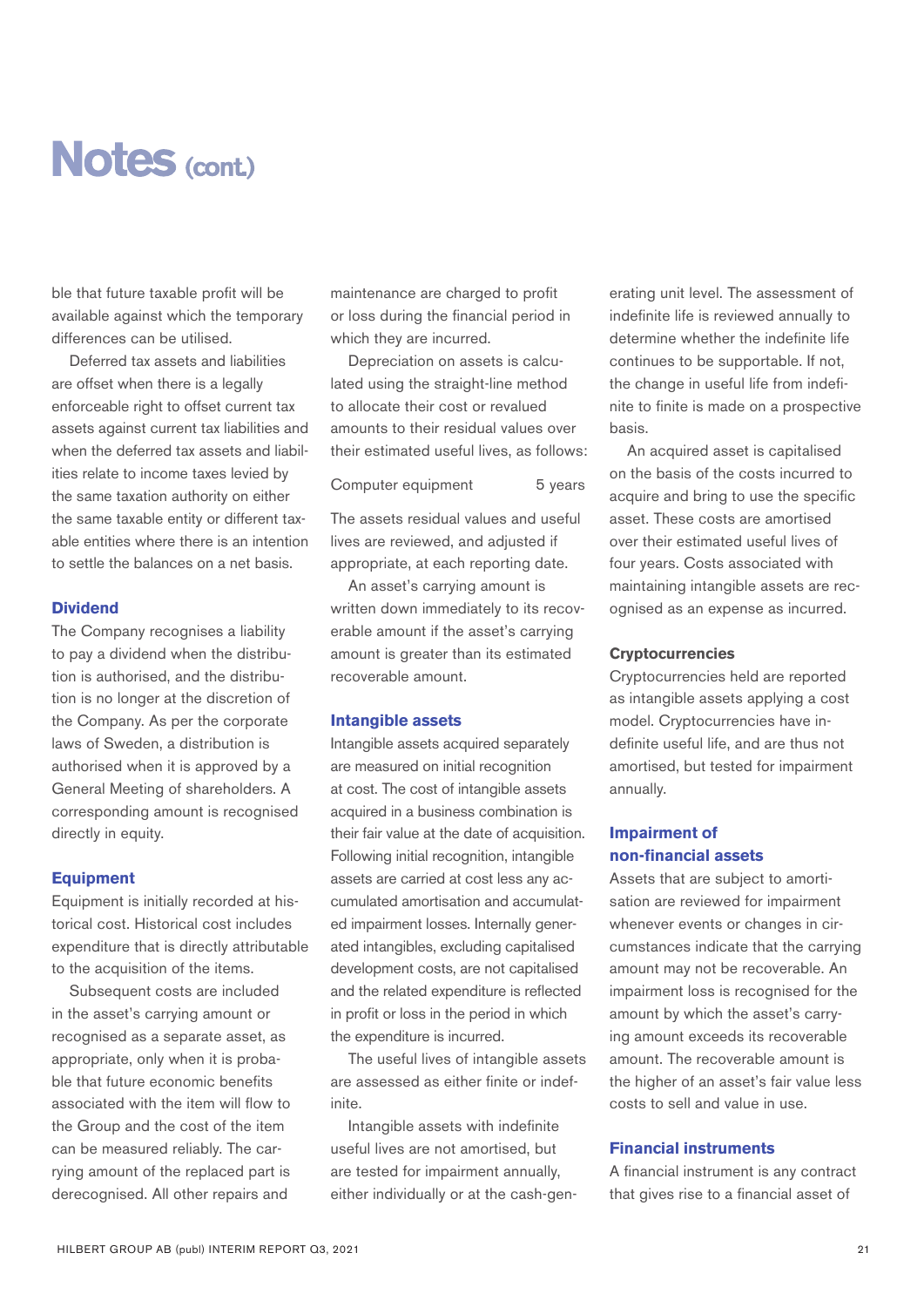one entity and a financial liability or equity instrument of another entity.

### **Receivables**

Receivables comprise amounts due from customers for services performed in the ordinary course of business. Receivables are recognised initially at fair value and subsequently measured at amortised cost using the effective interest method, less expected credit losses.

The Group applies the IFRS 9 simplified approach to measuring expected credit losses which uses a lifetime expected loss allowance for all trade receivables. To measure the expected credit losses, receivables are grouped based on shared credit risk characteristics and the days past due. The expected loss rates are based on the payment profiles and historical credit losses of the Group.

The historical loss rates are adjusted to reflect current and forward-looking information on macroeconomic factors affecting the ability of the customers to settle the receivables.

Receivables are written off when there is no reasonable expectation of recovery. Indicators that there is no reasonable expectation of recovery include, amongst others, the failure of a debtor to engage in a repayment plan with the Group, and a failure to make contractual payments.

Impairment losses on receivables are presented net of impairment losses within operating profit. Subsequent recoveries of amounts previously written off are credited against the same line item.

### **Liabilities**

Trade payables are initially recognised at fair value and are subsequently measured at amortised cost using the effective interest rate method.

### **Offsetting financial instruments**

Financial assets and liabilities are offset, and the net amount reported in the statement of financial position when there is a legally enforceable right to set off the recognised amounts and there is an intention to settle on a net basis, or realise the asset and settle the liability simultaneously.

#### **Cash and cash equivalents**

Cash and cash equivalents are carried in the statement of financial position at face value, less expected credit losses. In the statement of cash flows, cash and cash equivalents include deposits held with banks.

### **Assets held on behalf of third parties**

Assets held on behalf of third parties pertain to client assets which are held with the Group in a fiduciary capacity and are segregated from the assets of the Group. Client assets are held with reputable financial institutions.

The Group is not liable for any act, omission of and/or other circumstance affecting the financial institutions entrusted by the Group to hold client assets. Accordingly, client assets are not presented within the Group's statements of financial position.

### **Share capital**

Ordinary shares are classified as equity. Incremental costs directly attributable to the issue of new ordinary shares are shown in equity as a deduction, net of tax, from the proceeds.

#### **Reserves in equity**

Reserves comprise translation reserves that include all exchange rate differences that arise on translation to Swedish kronor (SEK) of foreign operations' financial statements prepared in the currency used in the economic environment where the respective company operates (functional currency). The parent company and the Group prepare financial statements in SEK.

### **Parent company accounting principles**

The parent company Hilbert Group AB prepares financial statements in accordance with the Swedish Annual Accounts Act recommendation RFR2, Accounting for legal entities of the Swedish Financial Reporting Board. RFR2 prescribes the amendments and exceptions from IFRS applicable to the parent company. This means that all IFRS standards and statements shall be applied when possible within the frame of the Annual Accounts Act with consideration taken to Swedish legislation in accounting and taxation.

### **Shares in subsidiaries**

Holdings in subsidiaries are recognized according to the cost method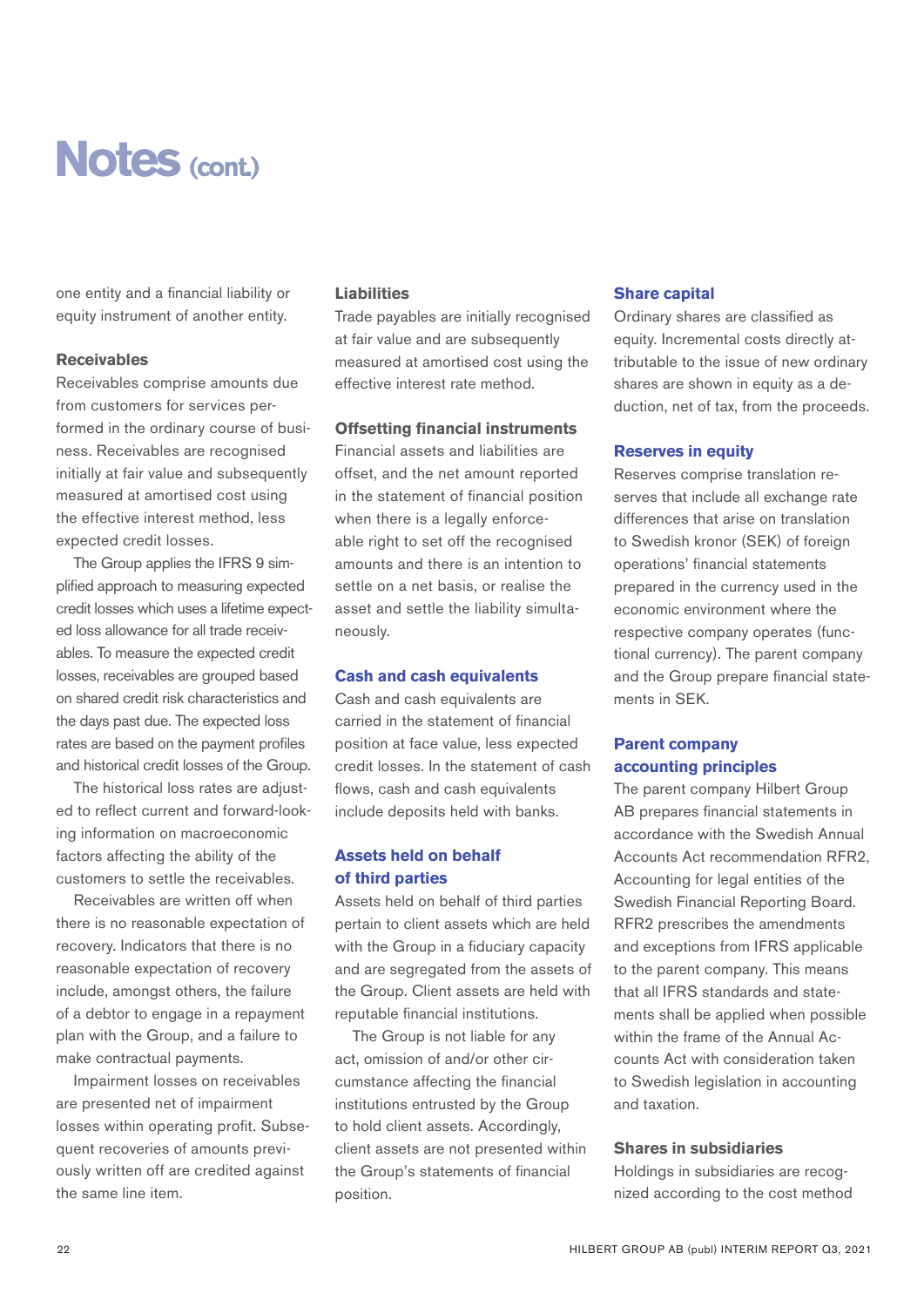of accounting. If there is an indication that the recognized value of shares has declined, they are tested for impairment according to IAS36. According to RFR2 transaction costs are recognized as part of the acquisition value in the parent company, unlike the group where they are considered as costs.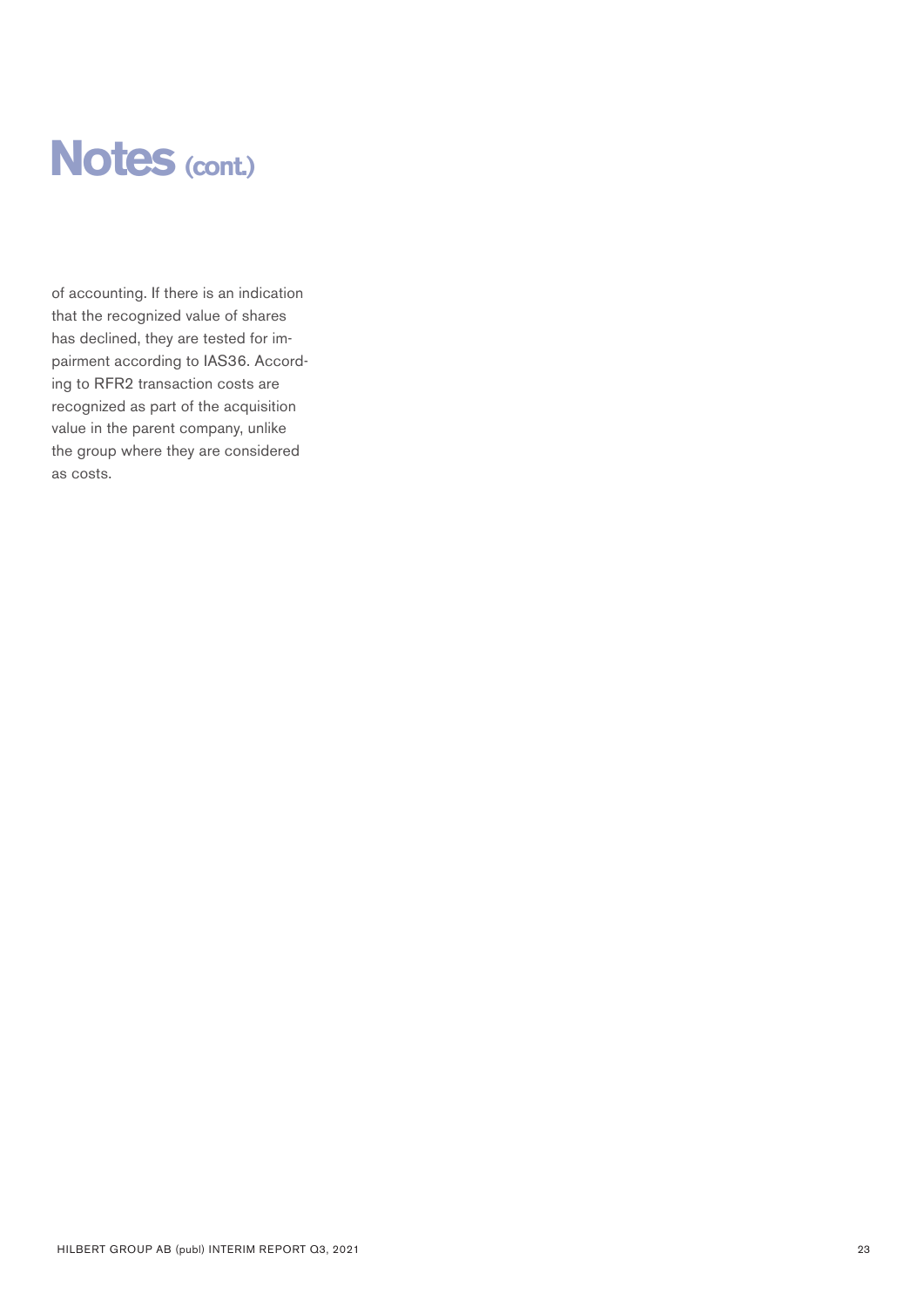### **Declaration by the Board of Directors and the CEO**

The Board of Directors and CEO confirm that this Interim Report provides a true and fair view of the parent company and the Group's operations, financial position and results for the period concerned.

Stockholm, November 30, 2021 Board of Directors

Erik Nerpin Frode Foss-Skiftesvik David Butler *Chairman Board member Board member*

Niclas Sandström *CEO*

The report has not been reviewed by the Company's auditors.